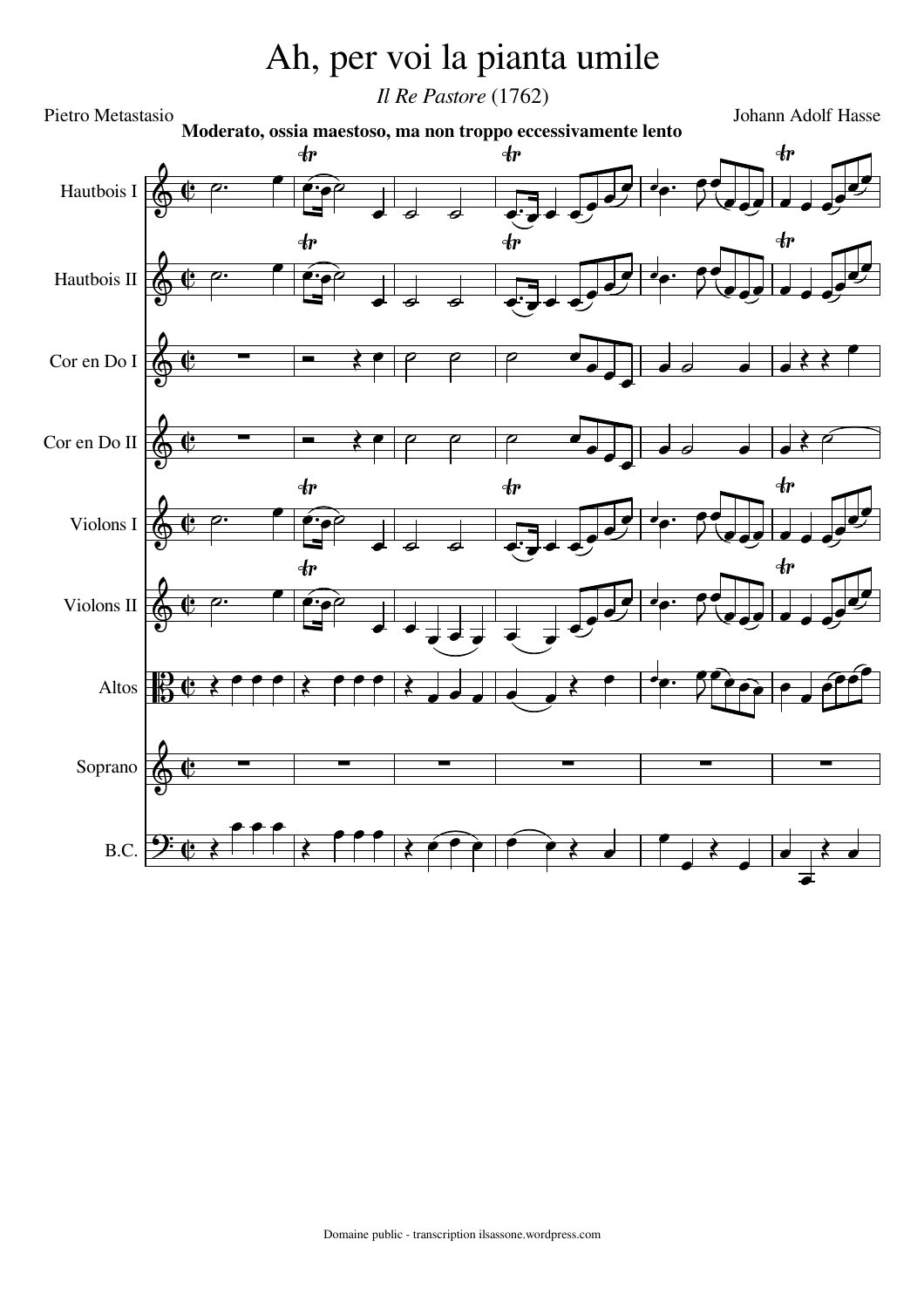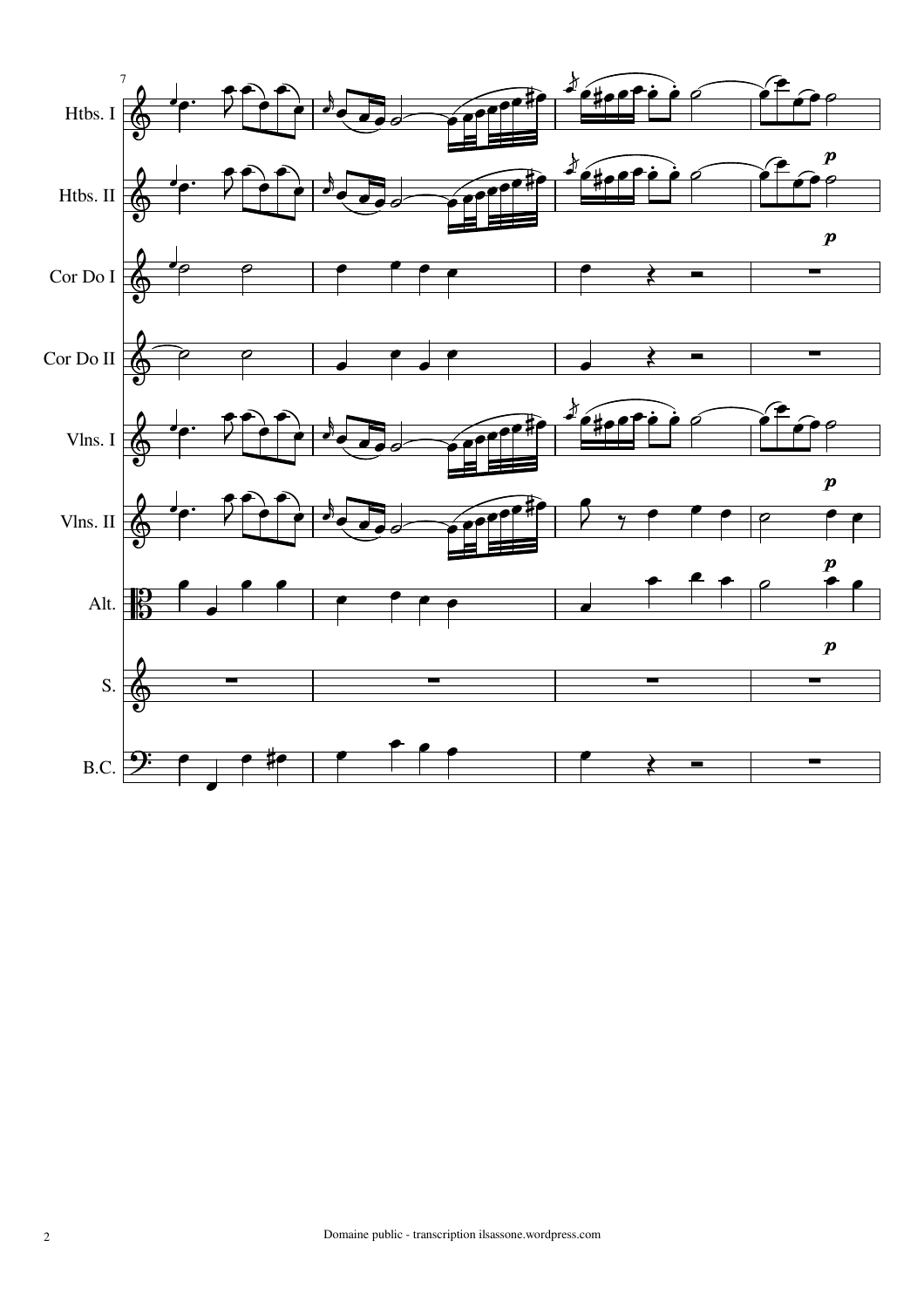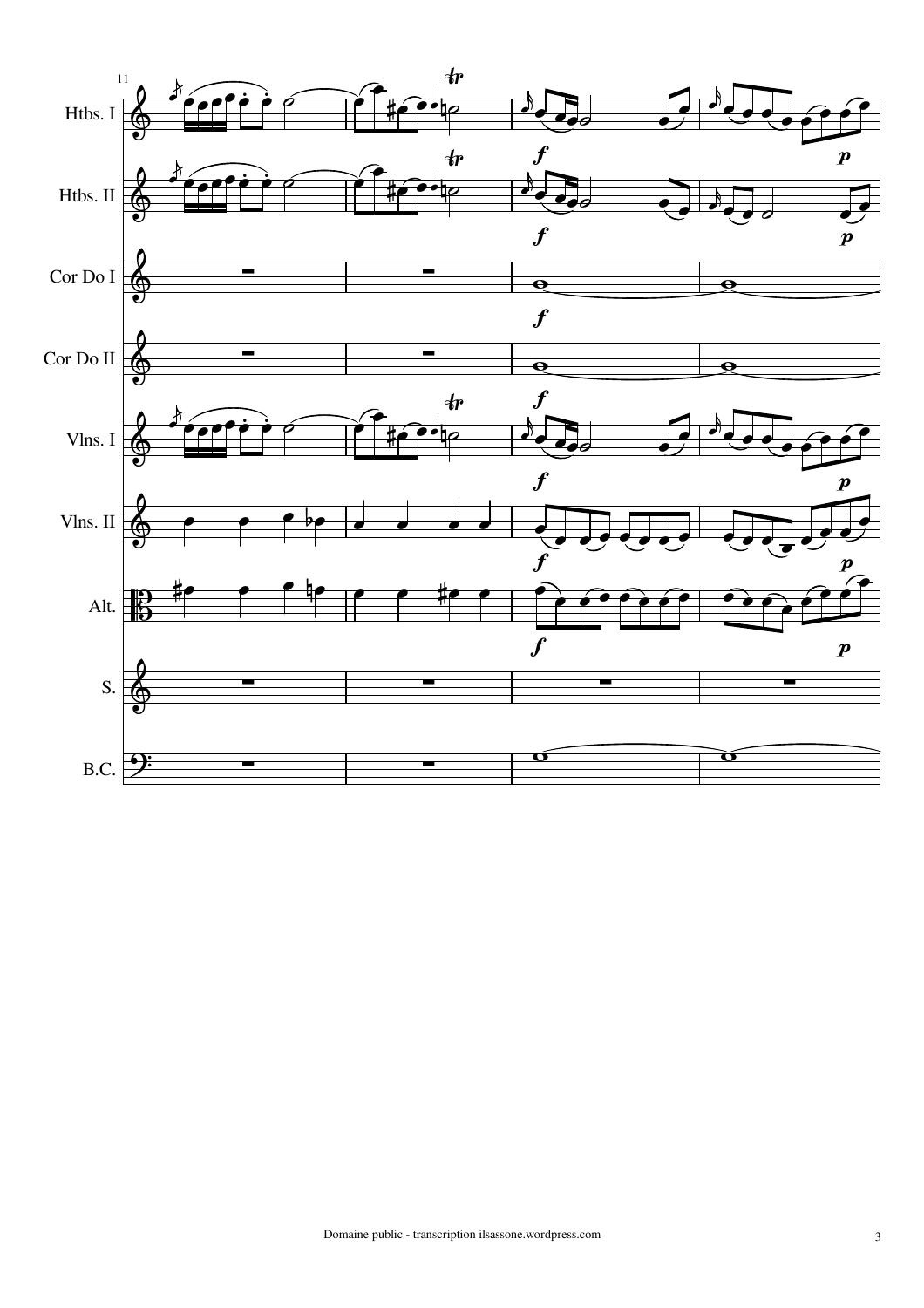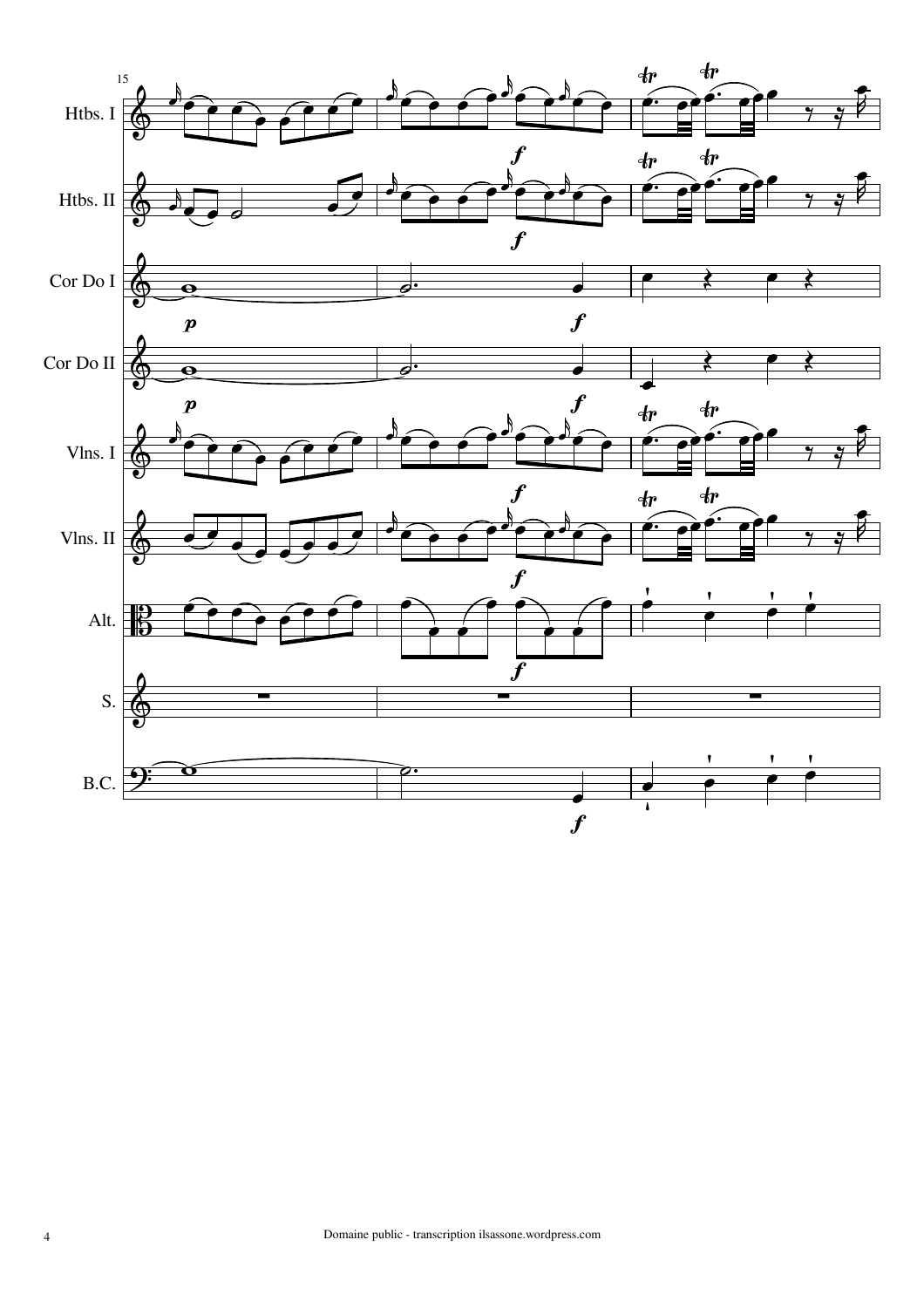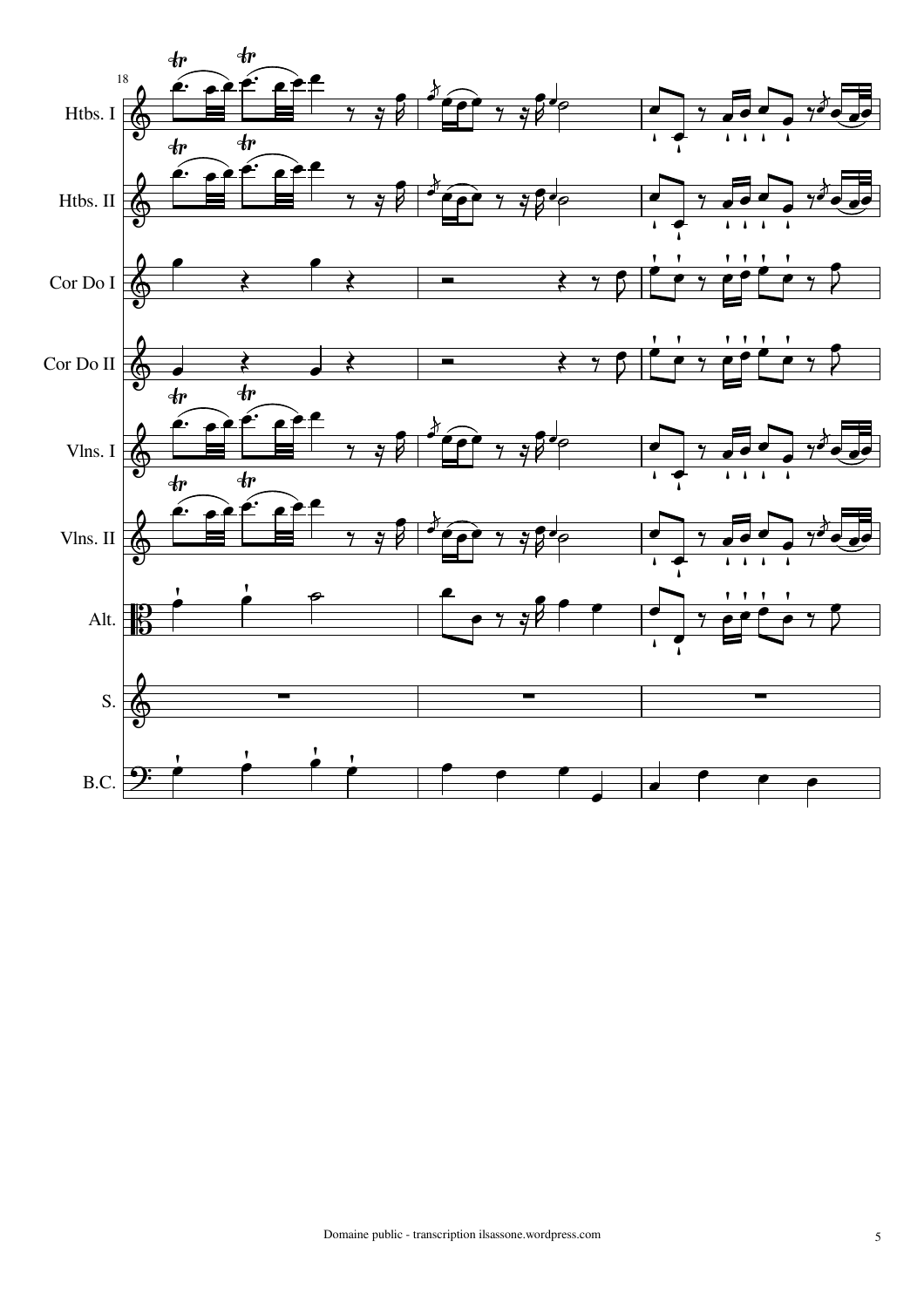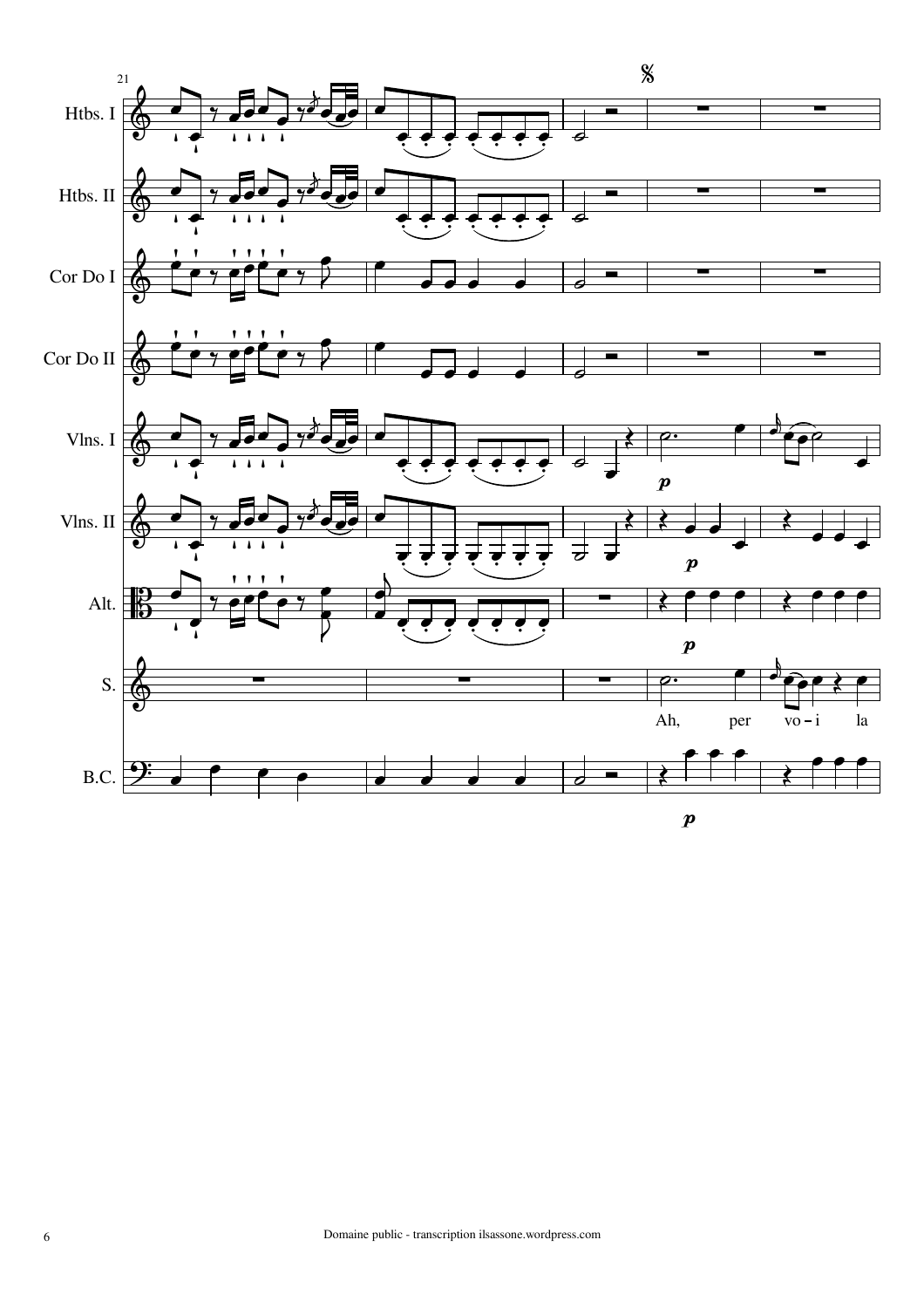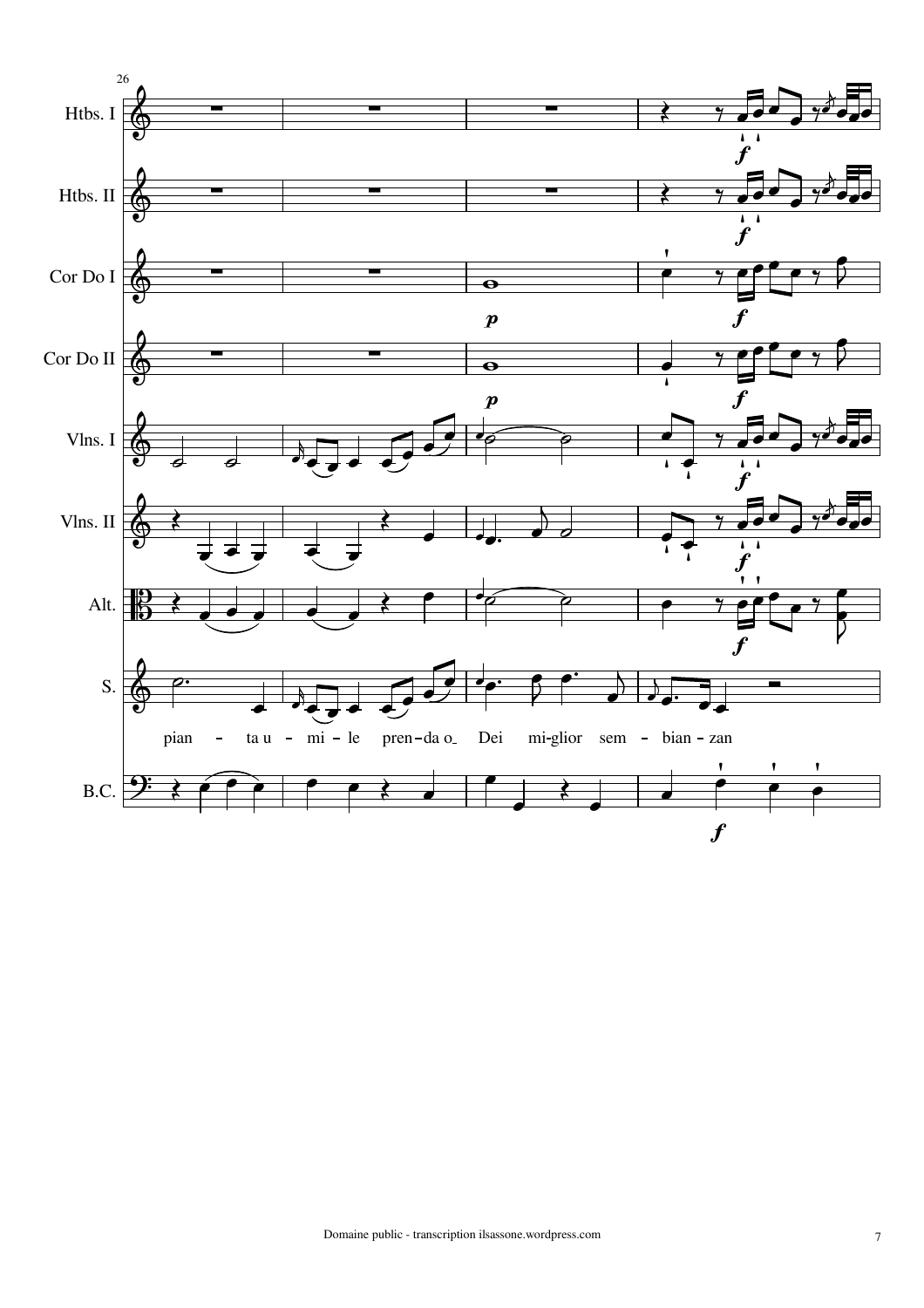

Domaine public - transcription ilsassone.wordpress.com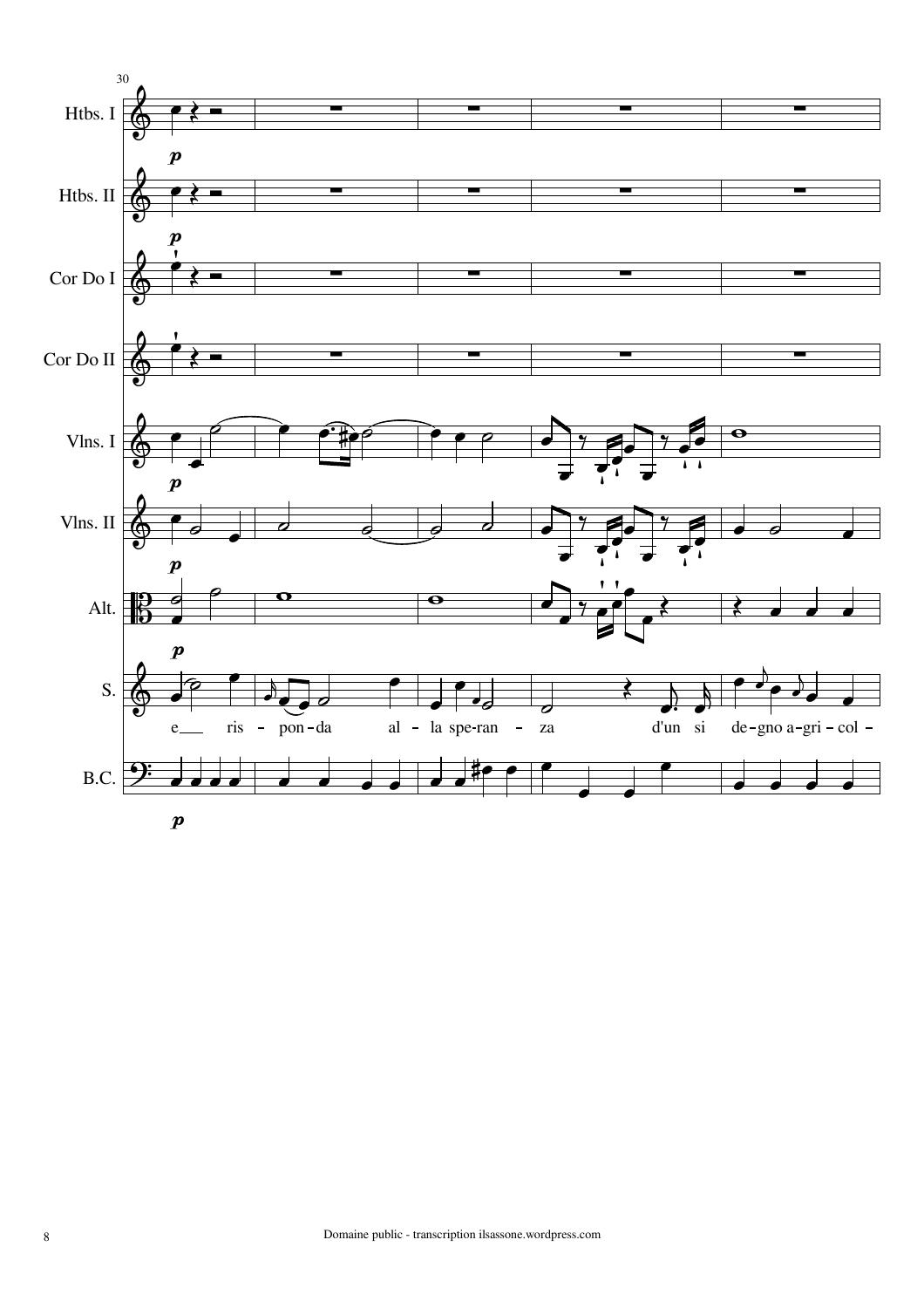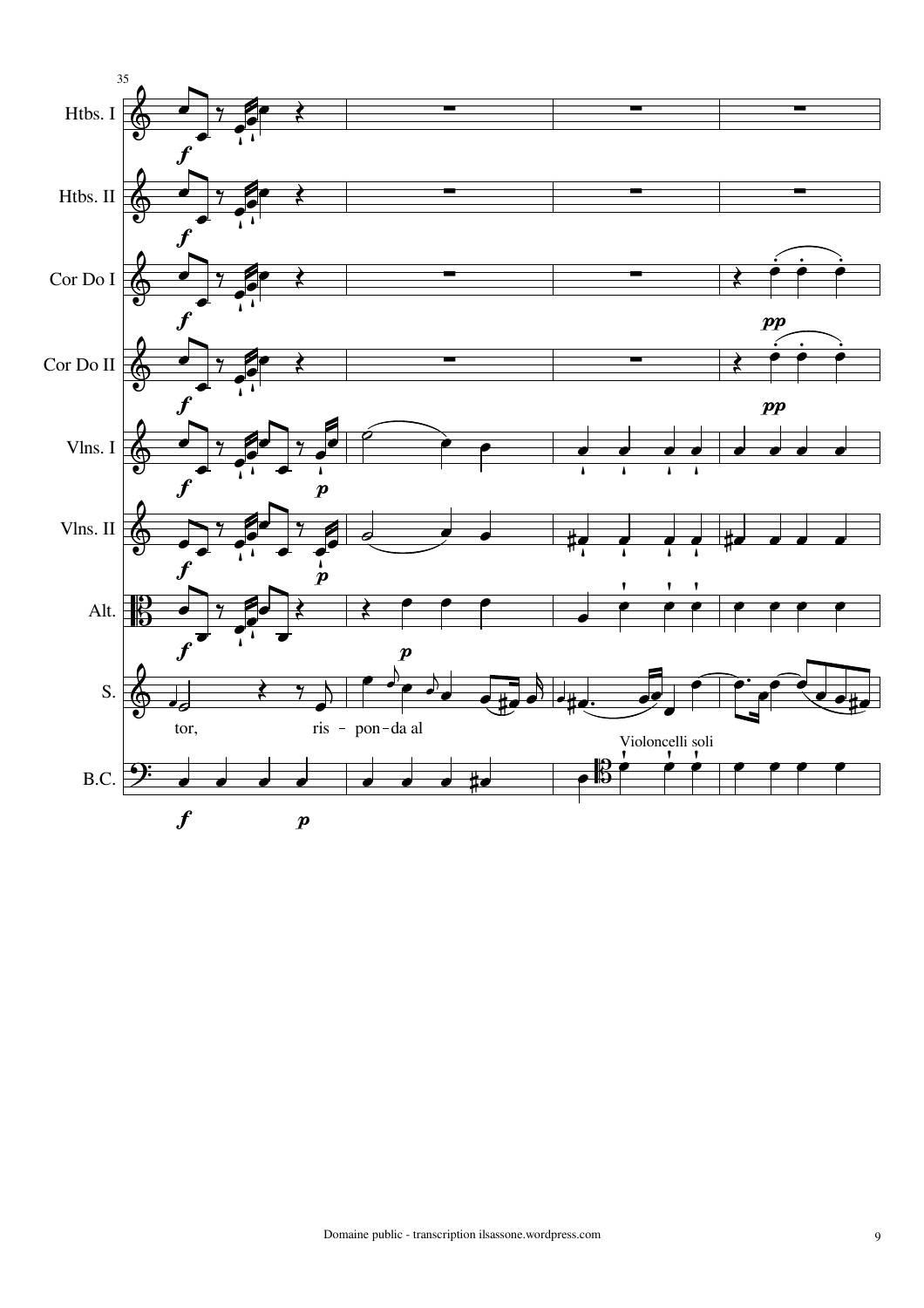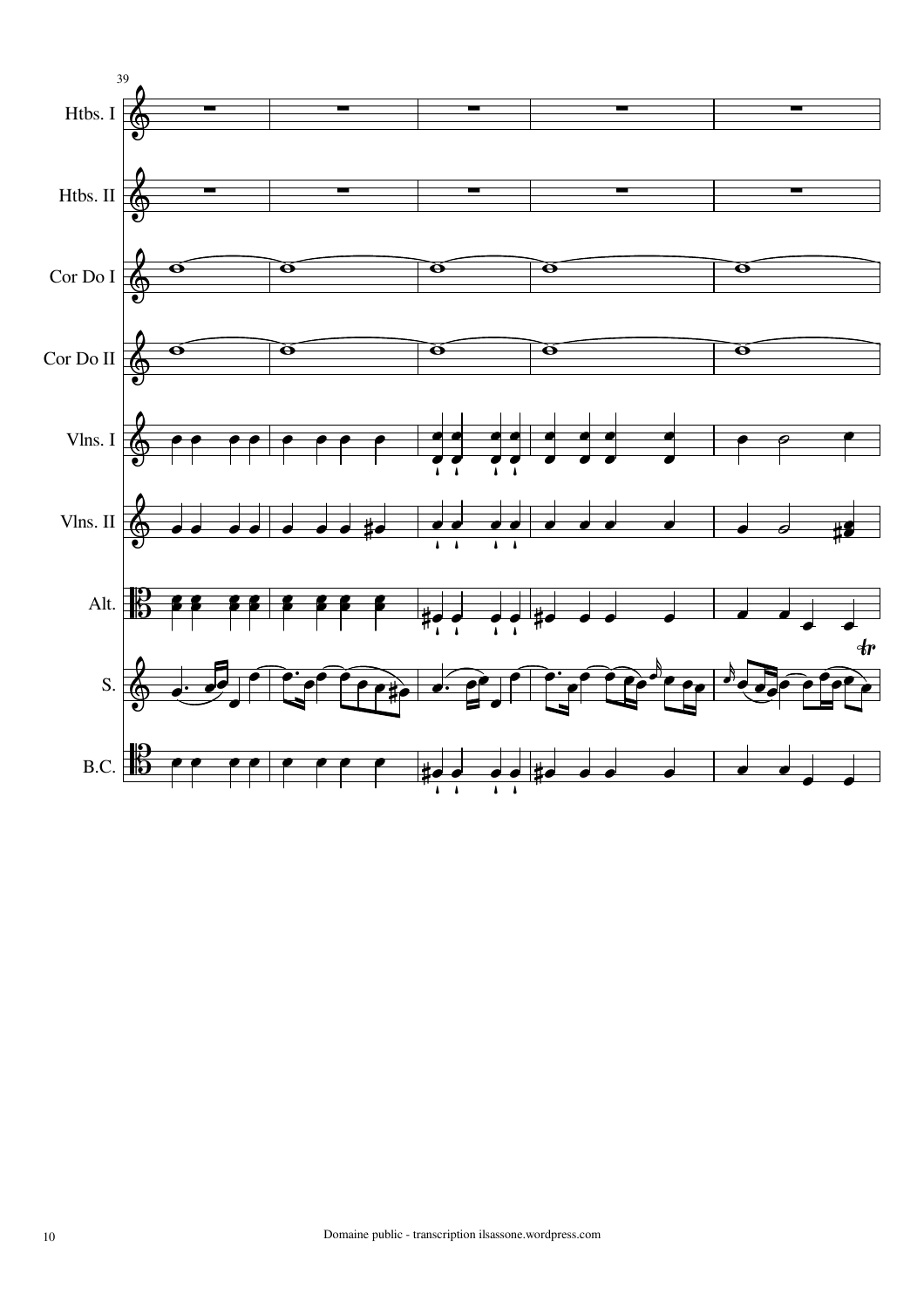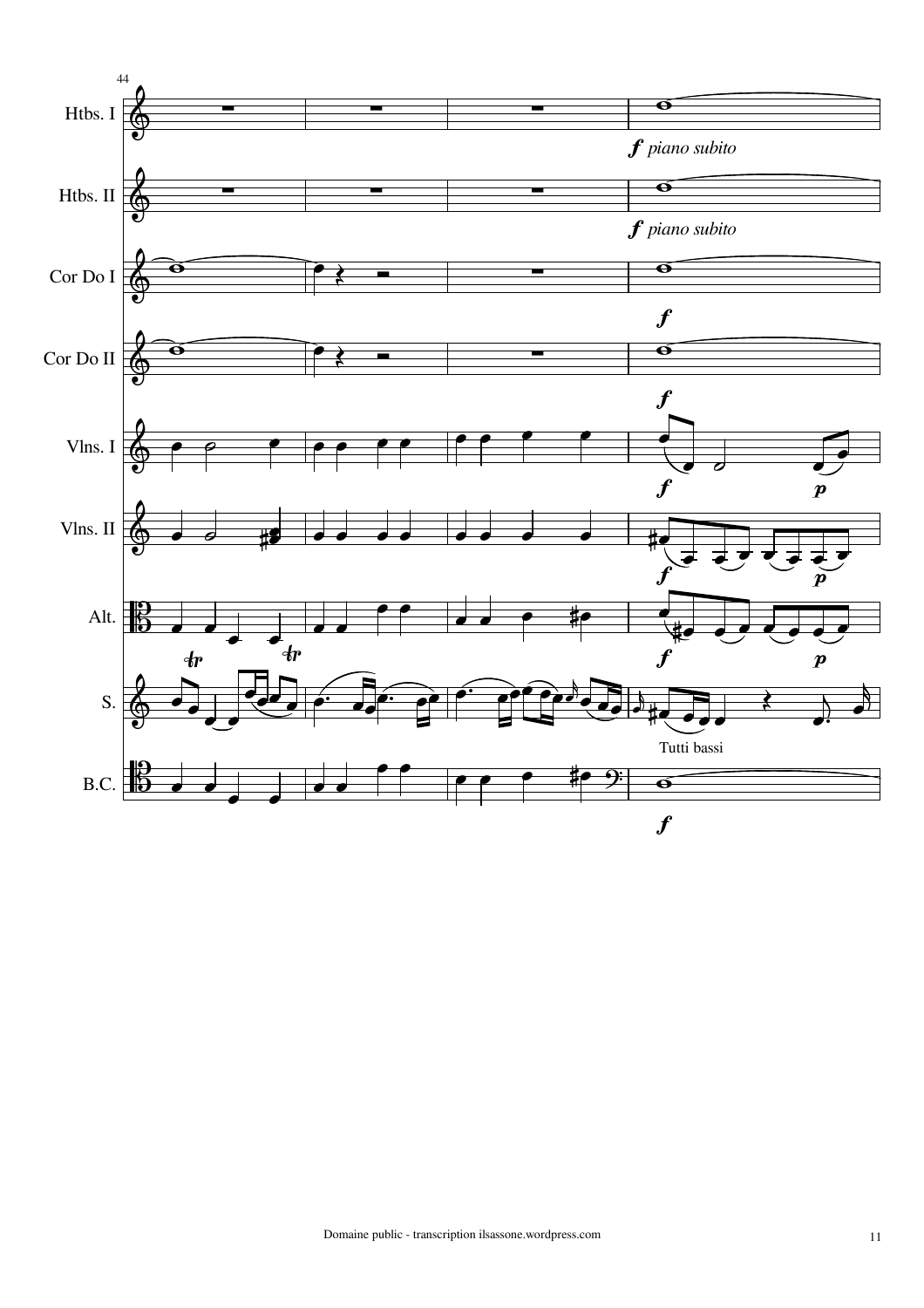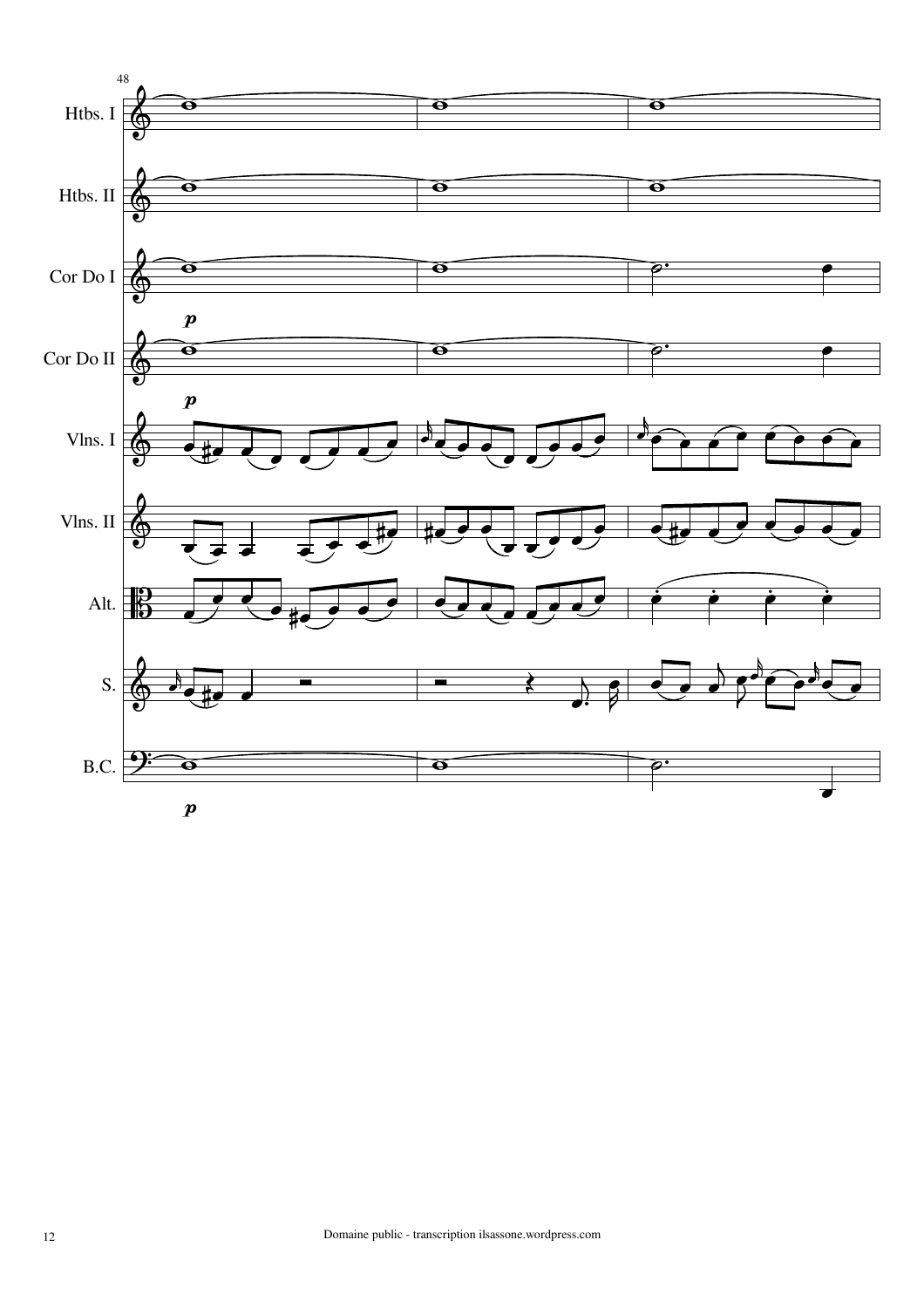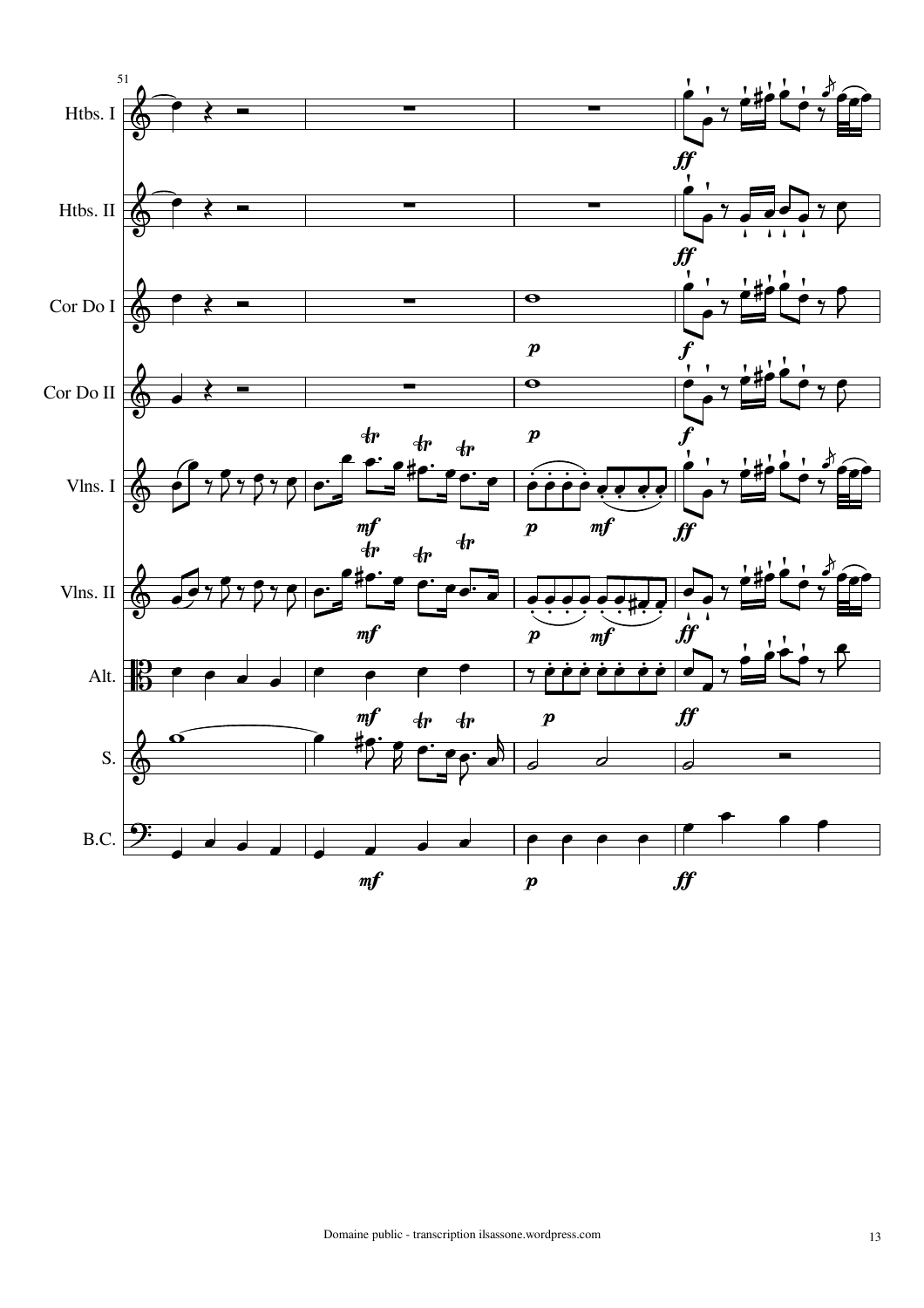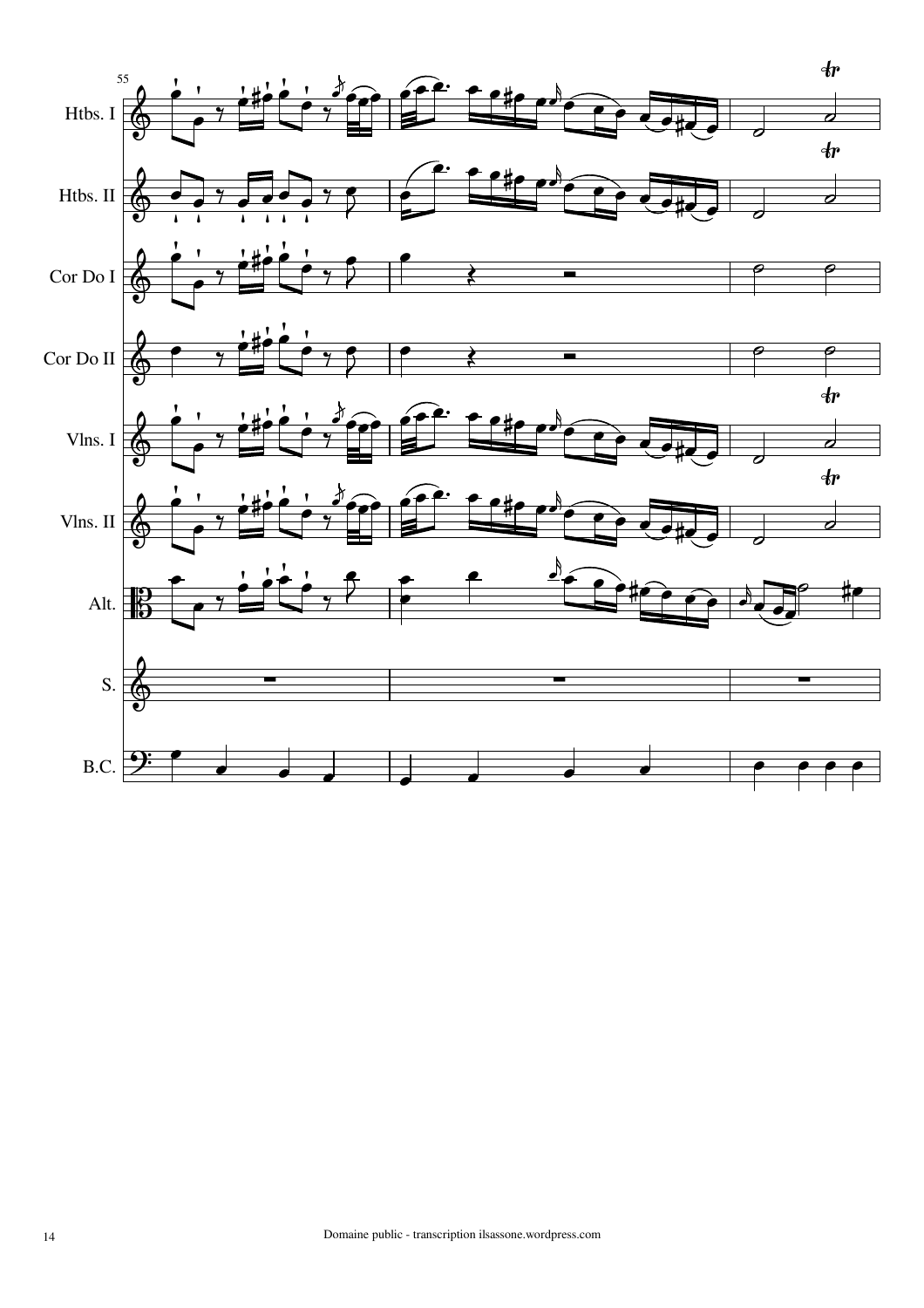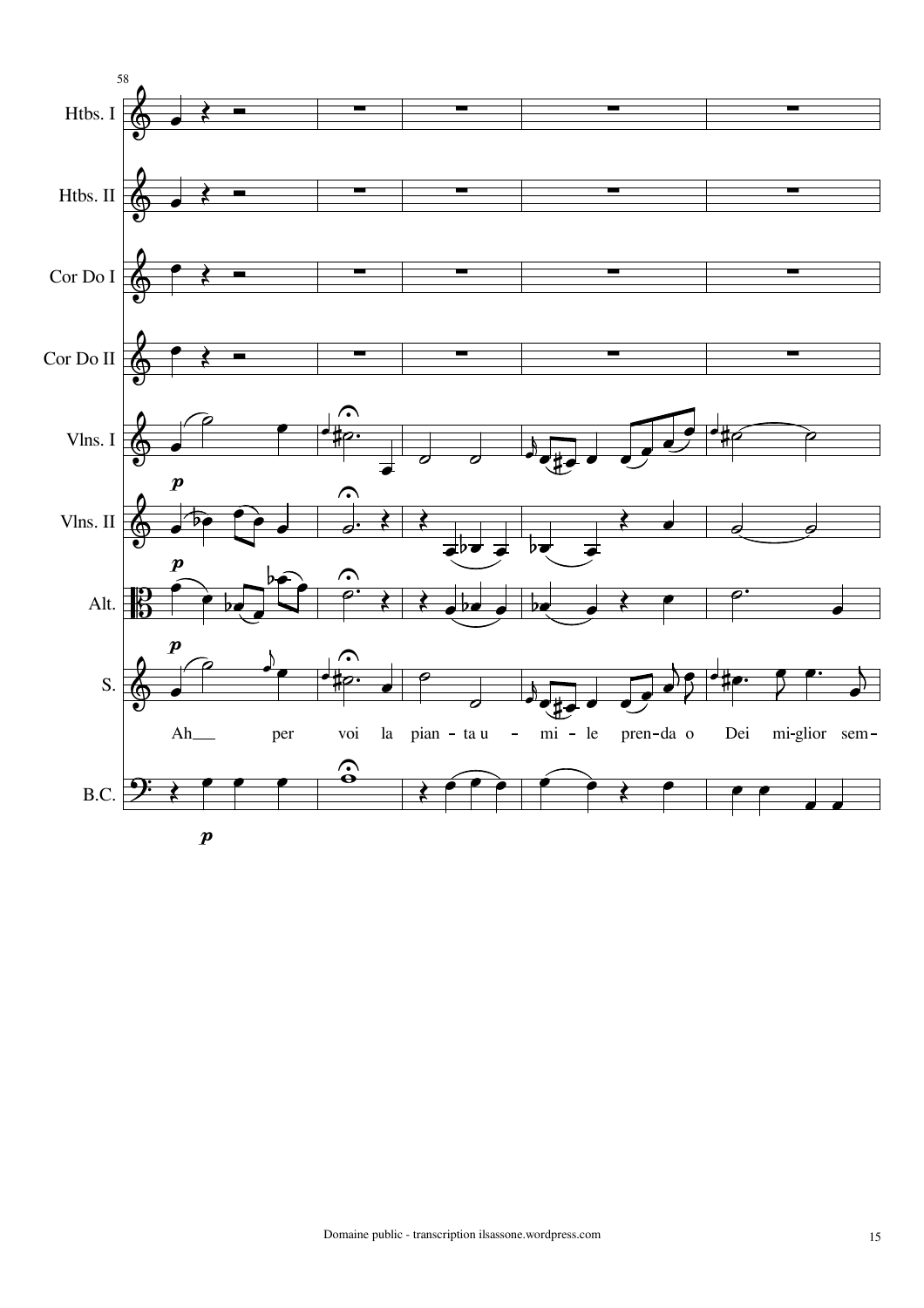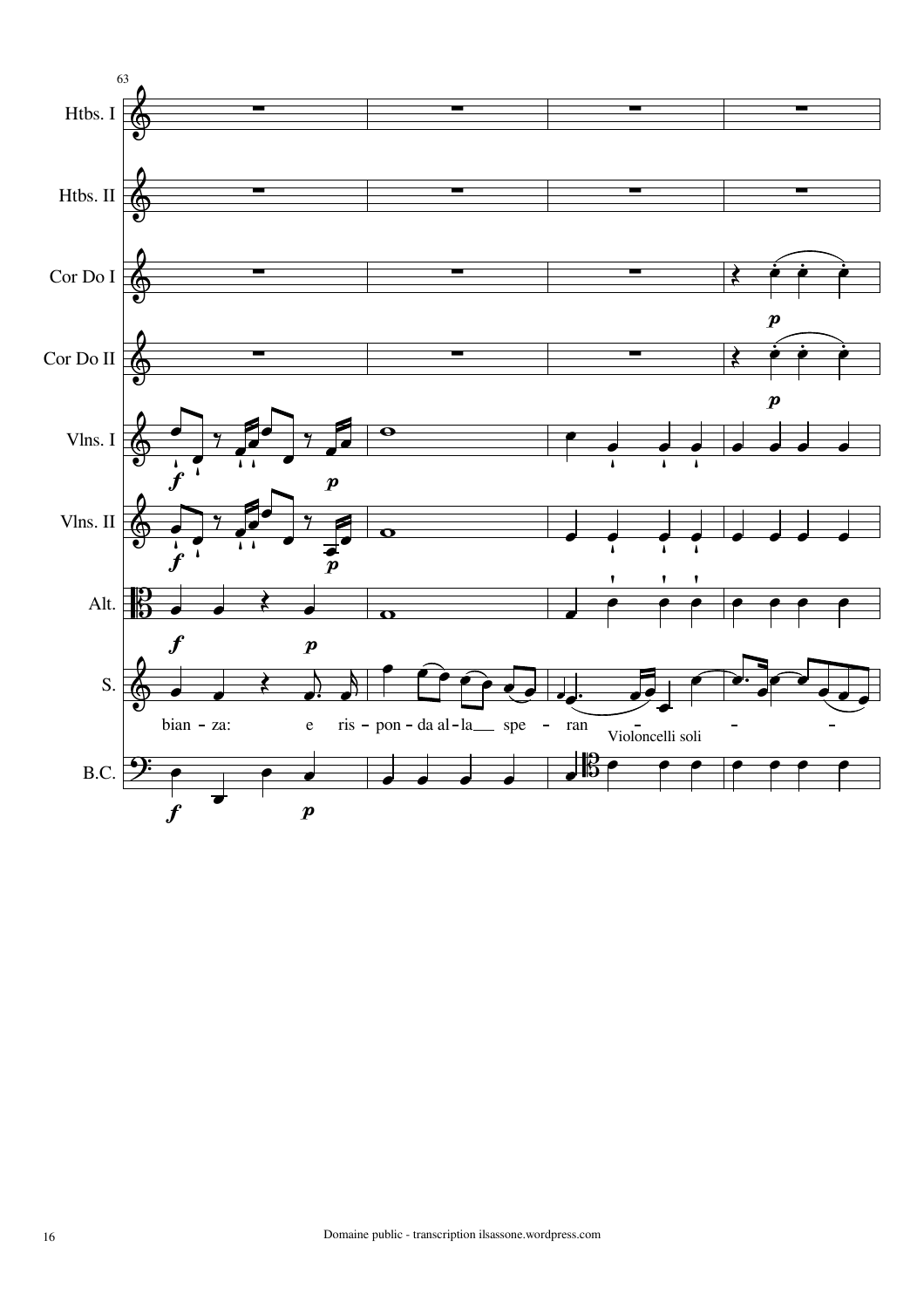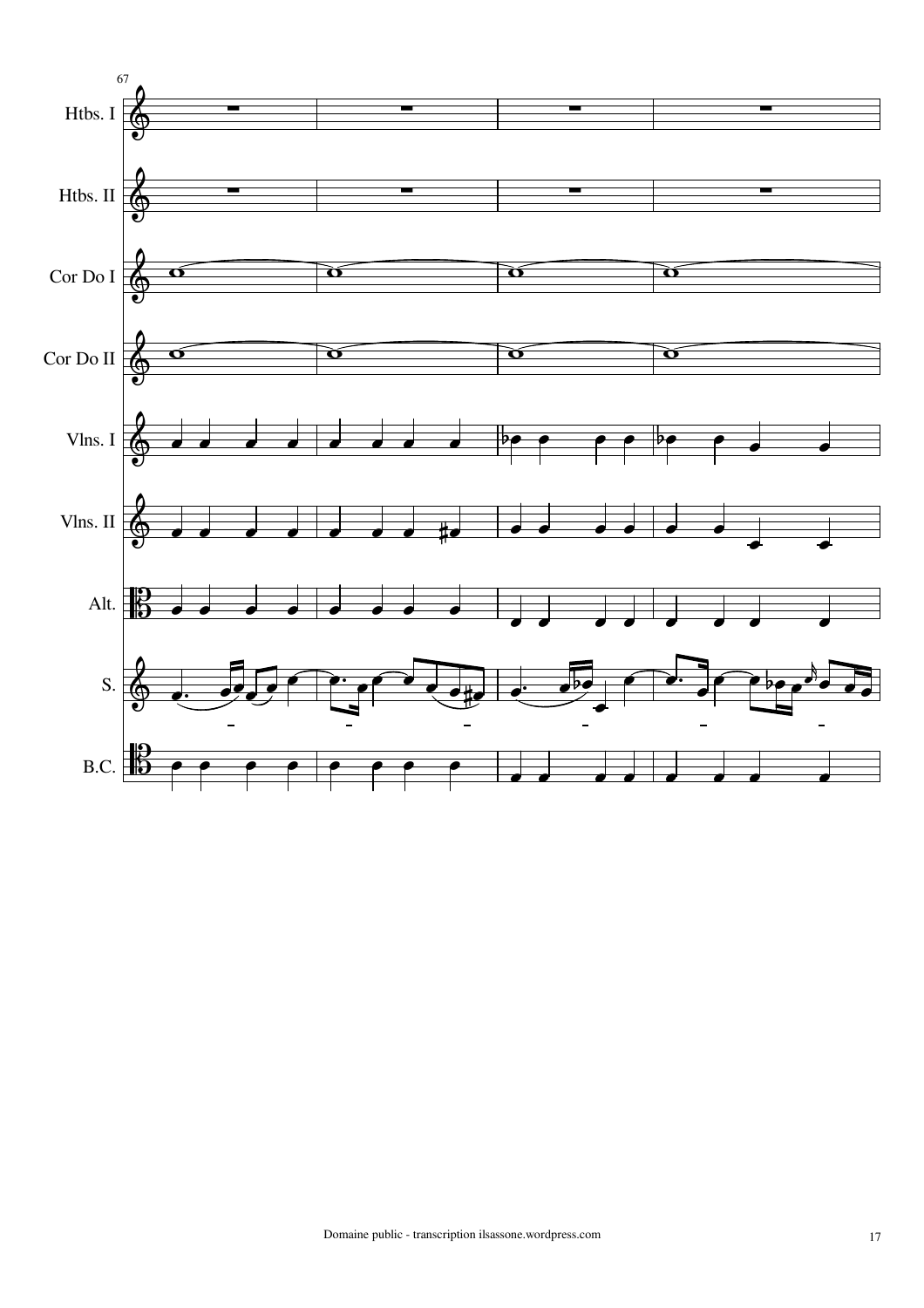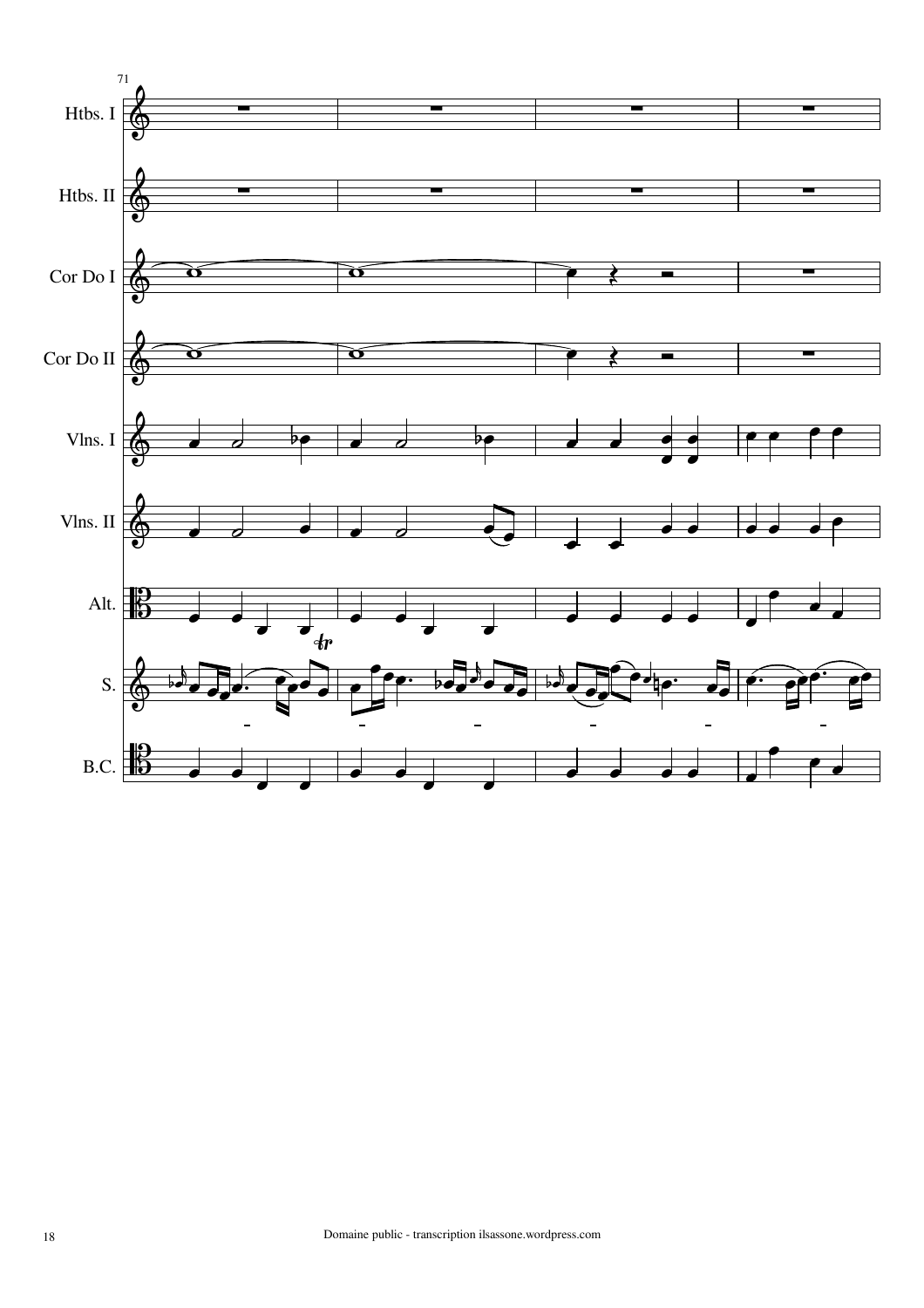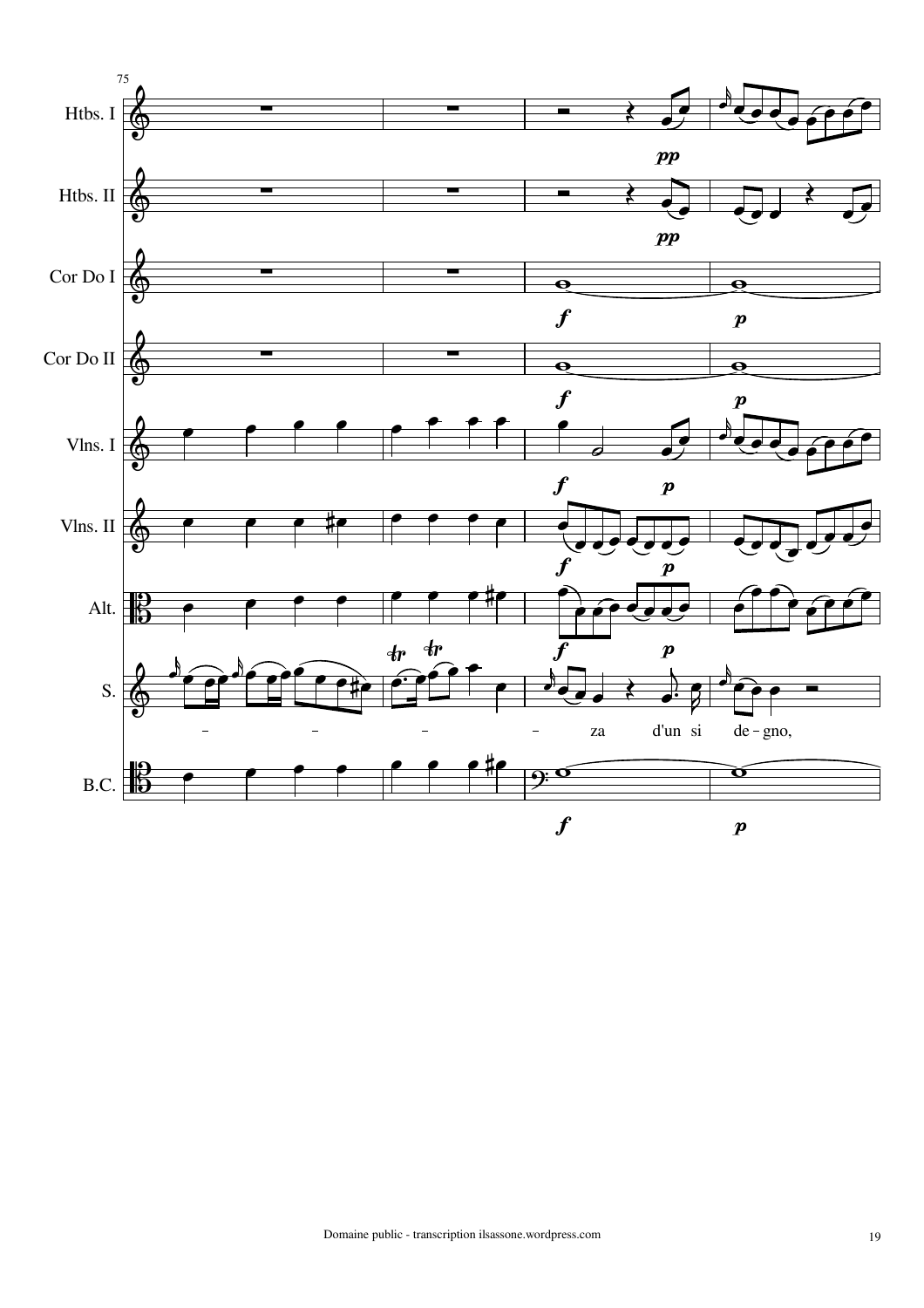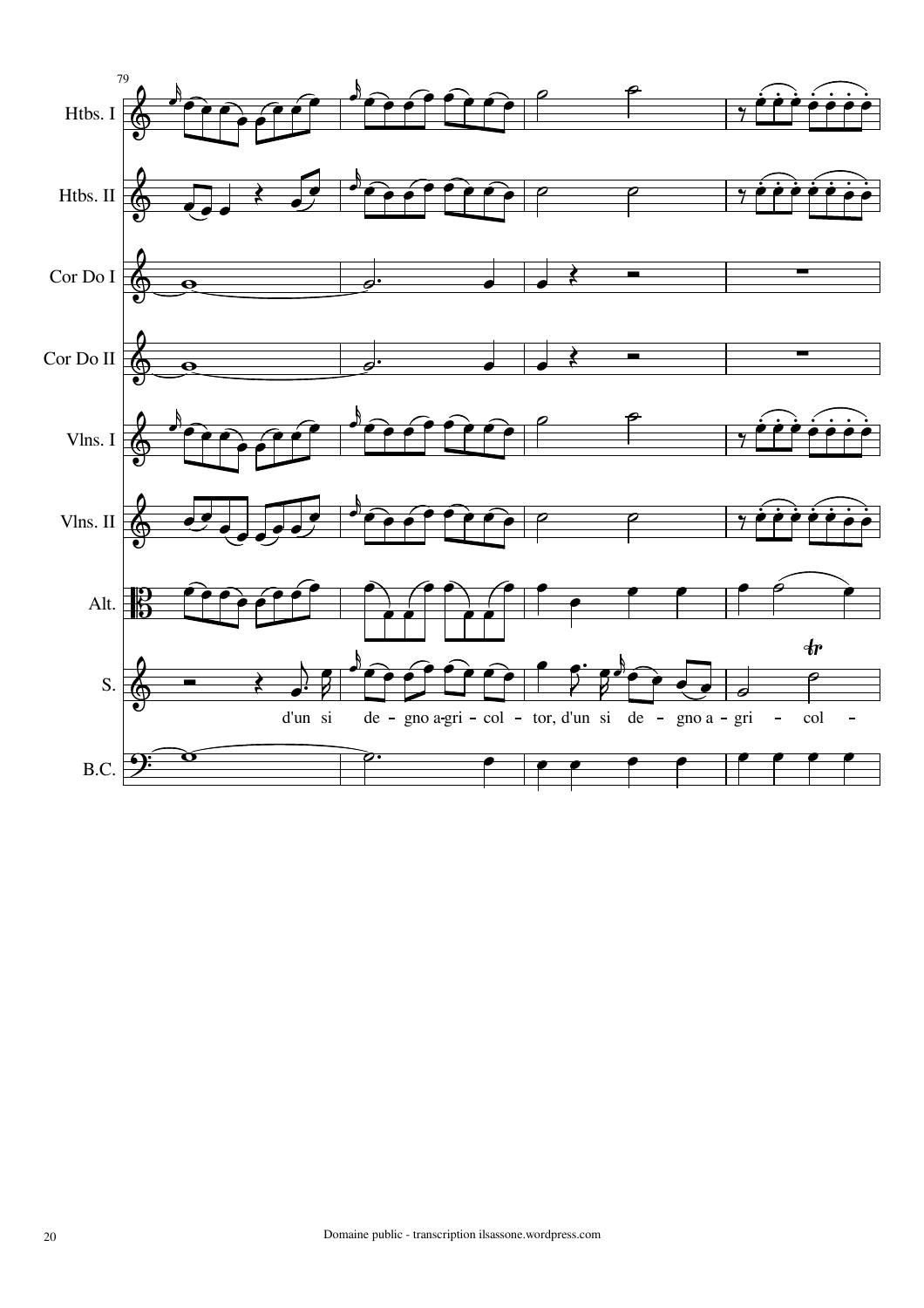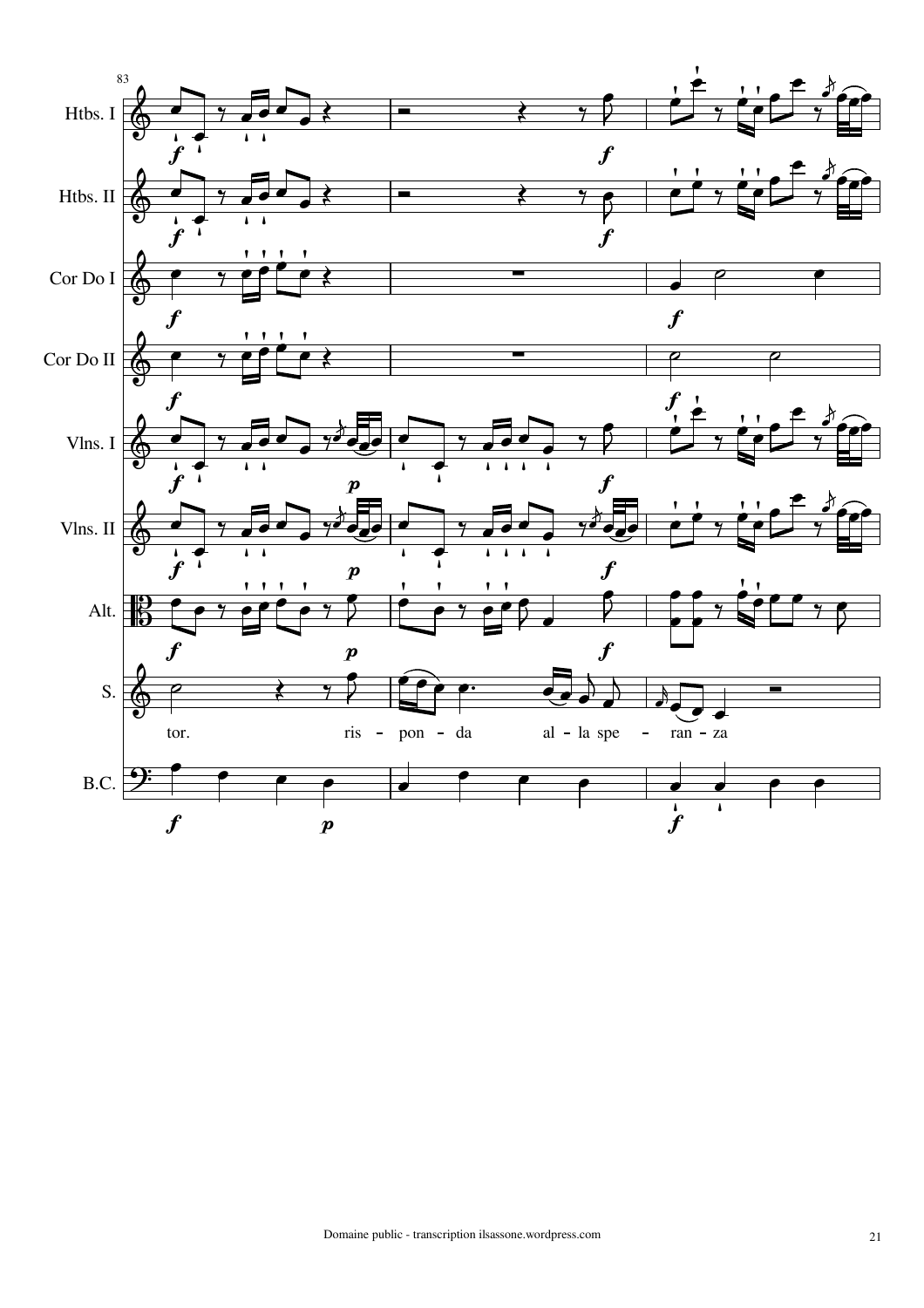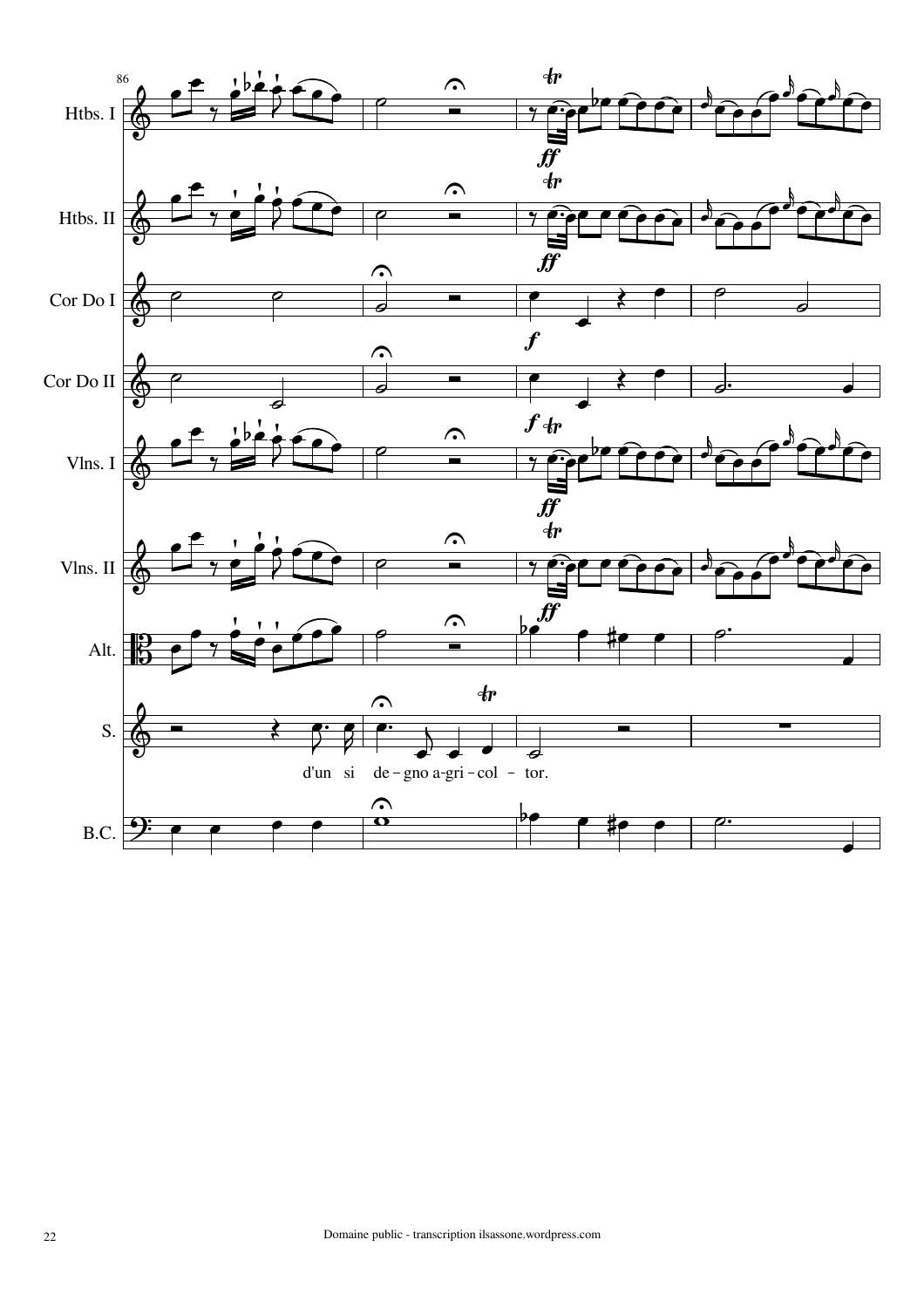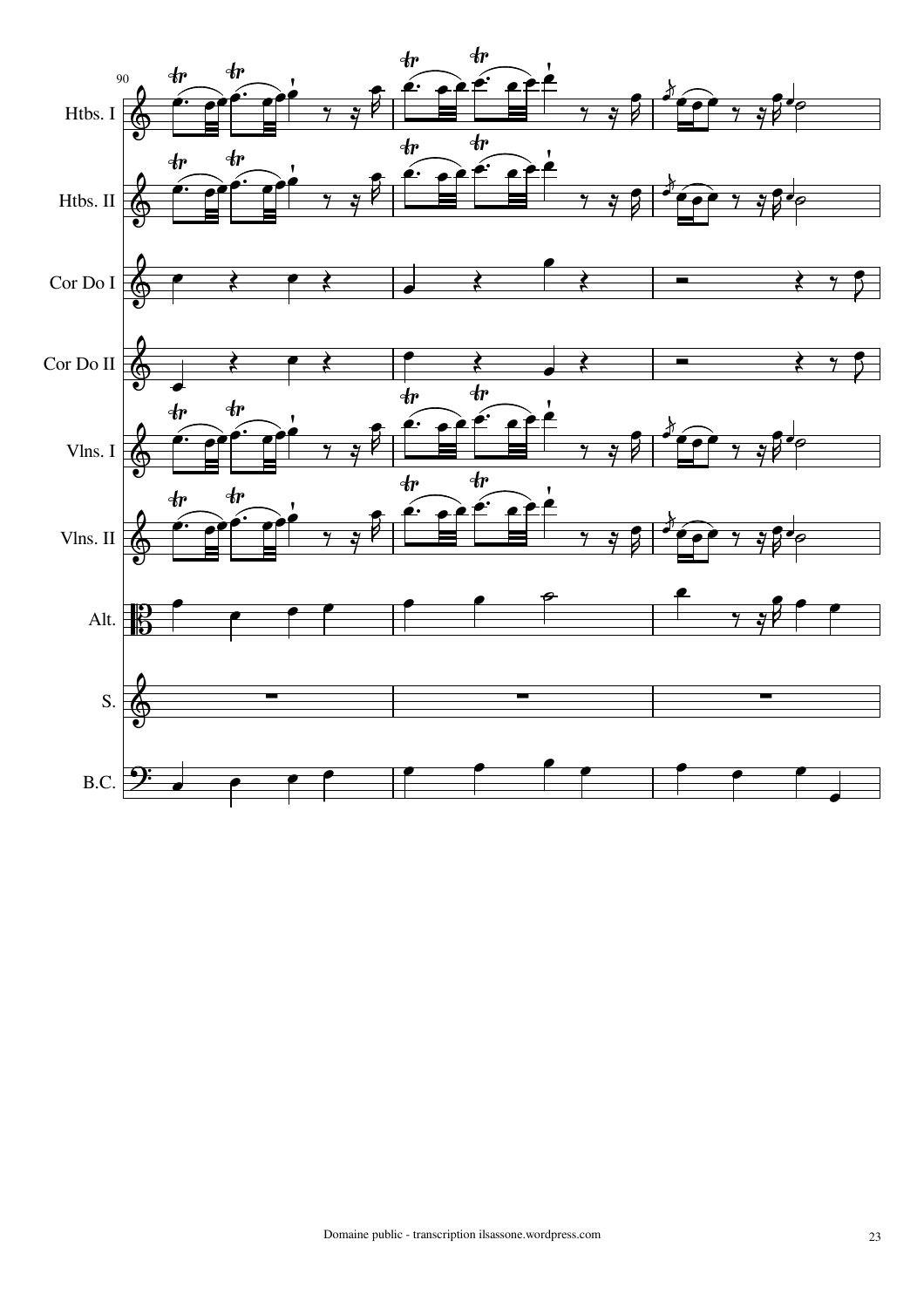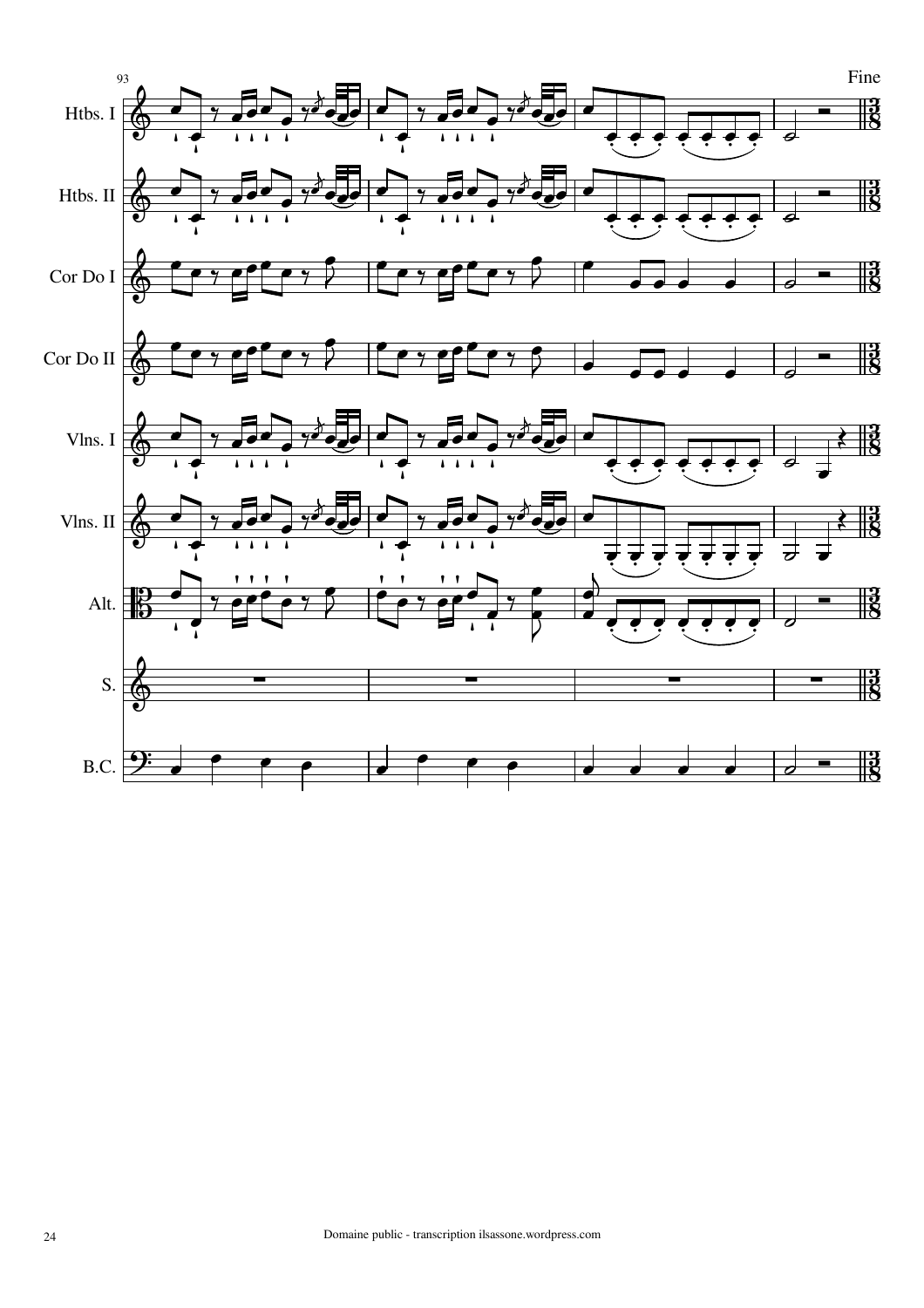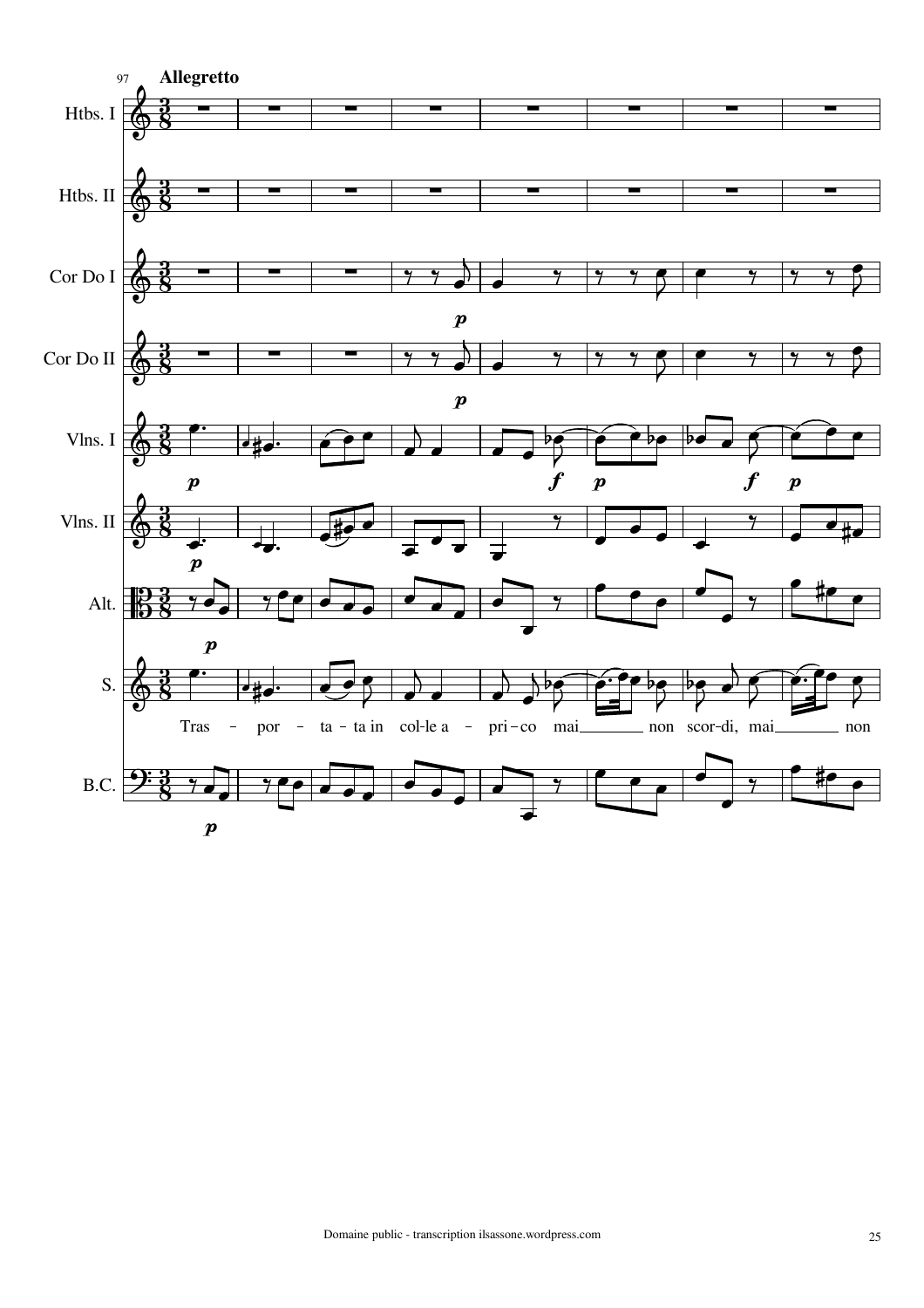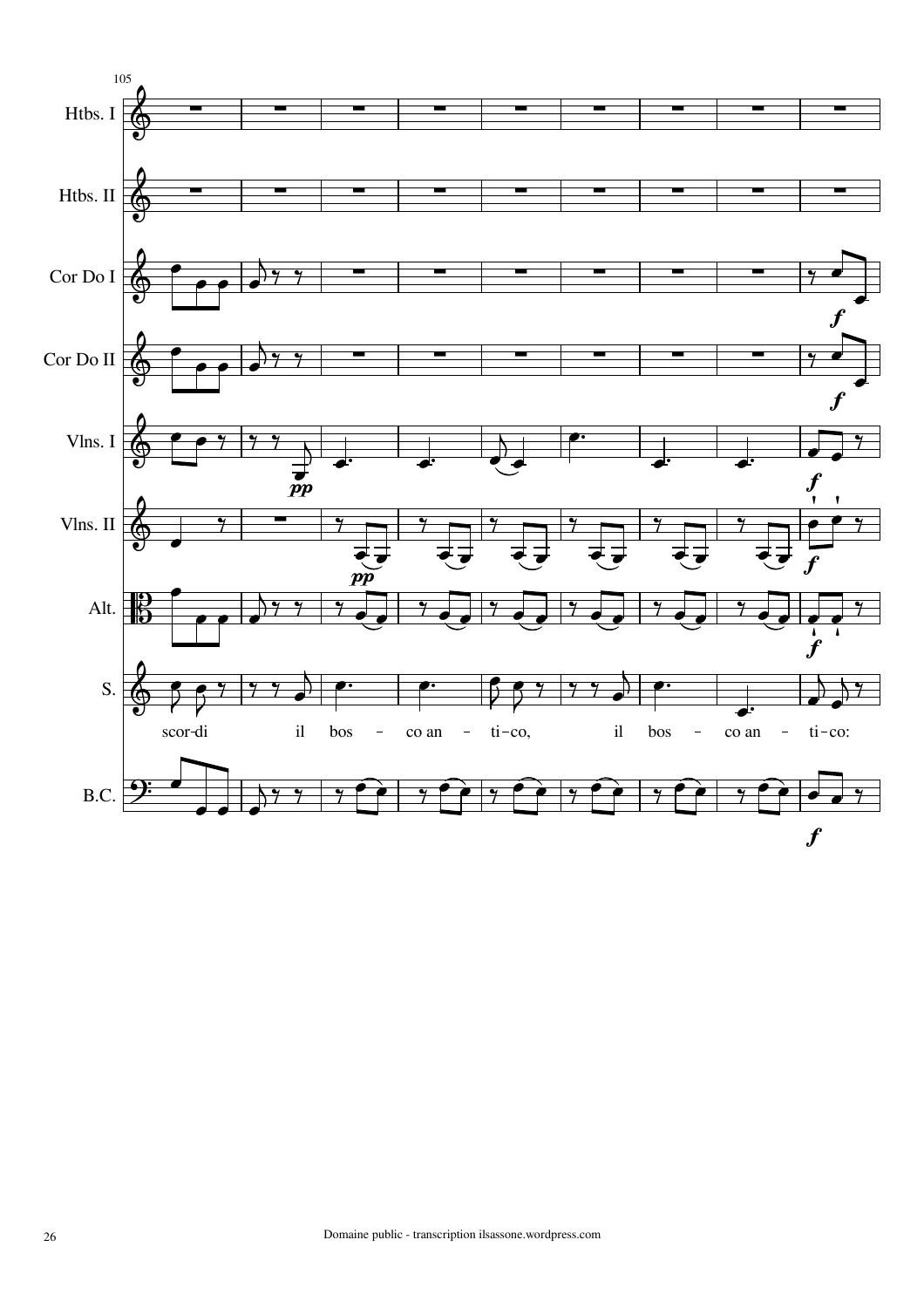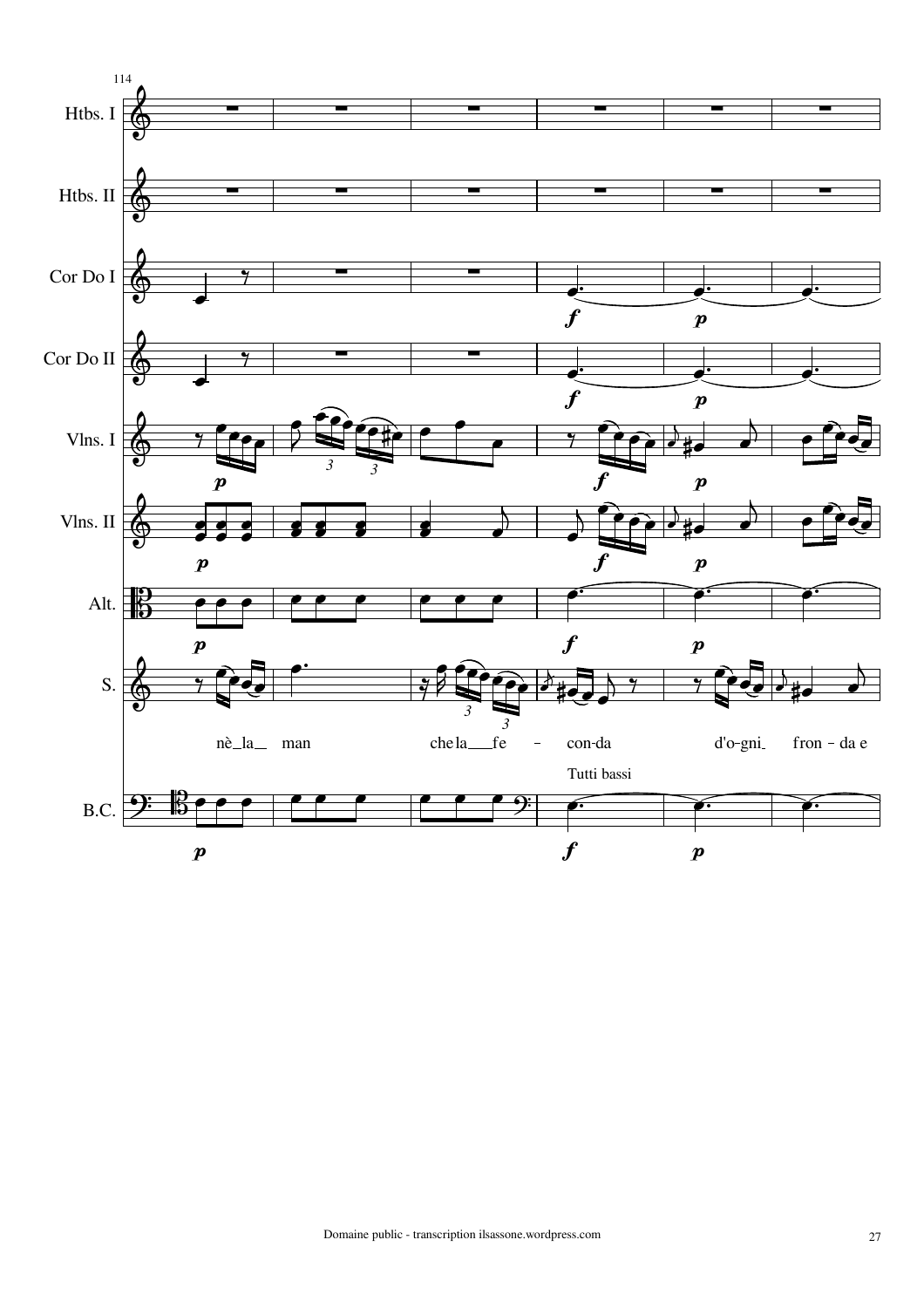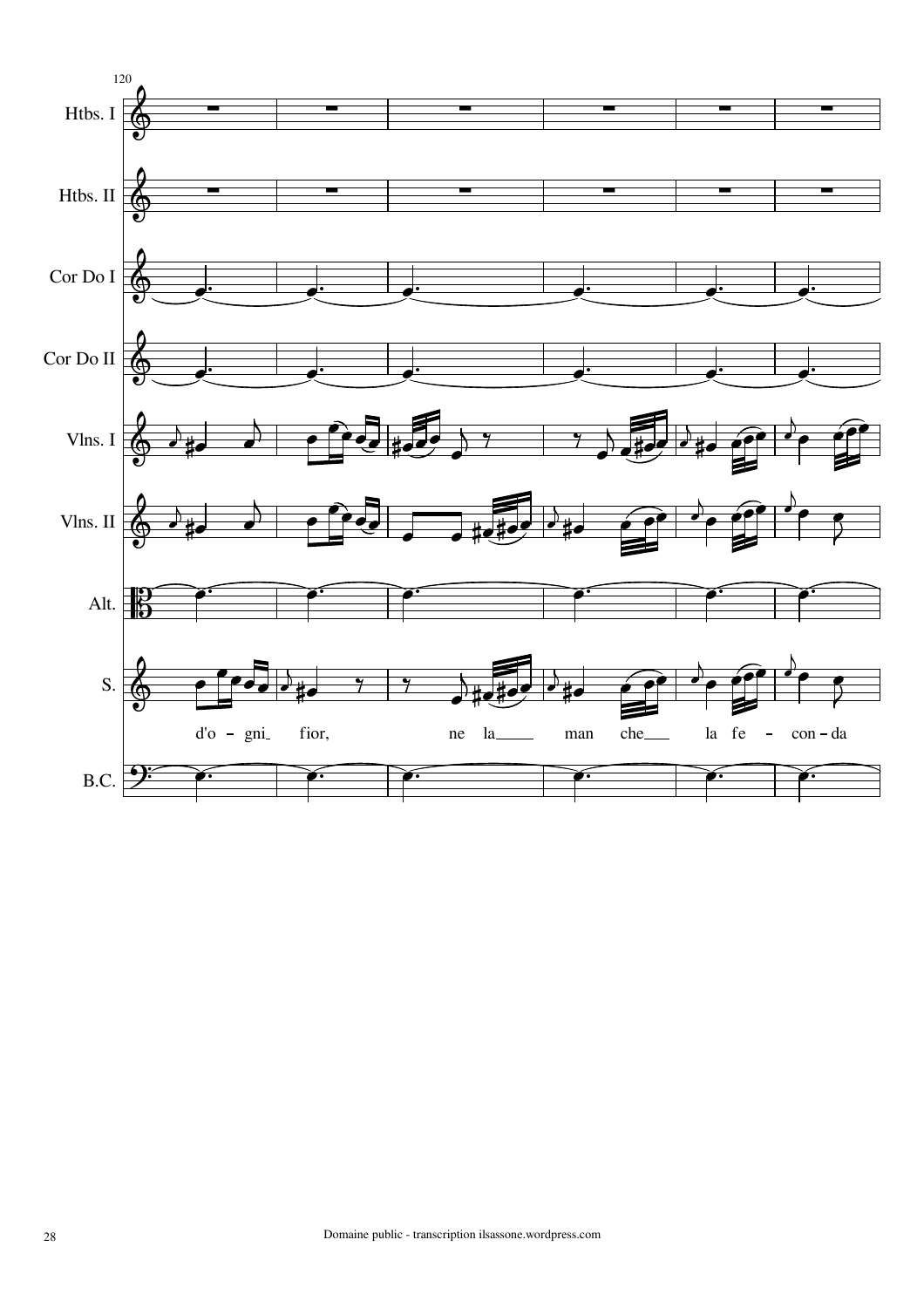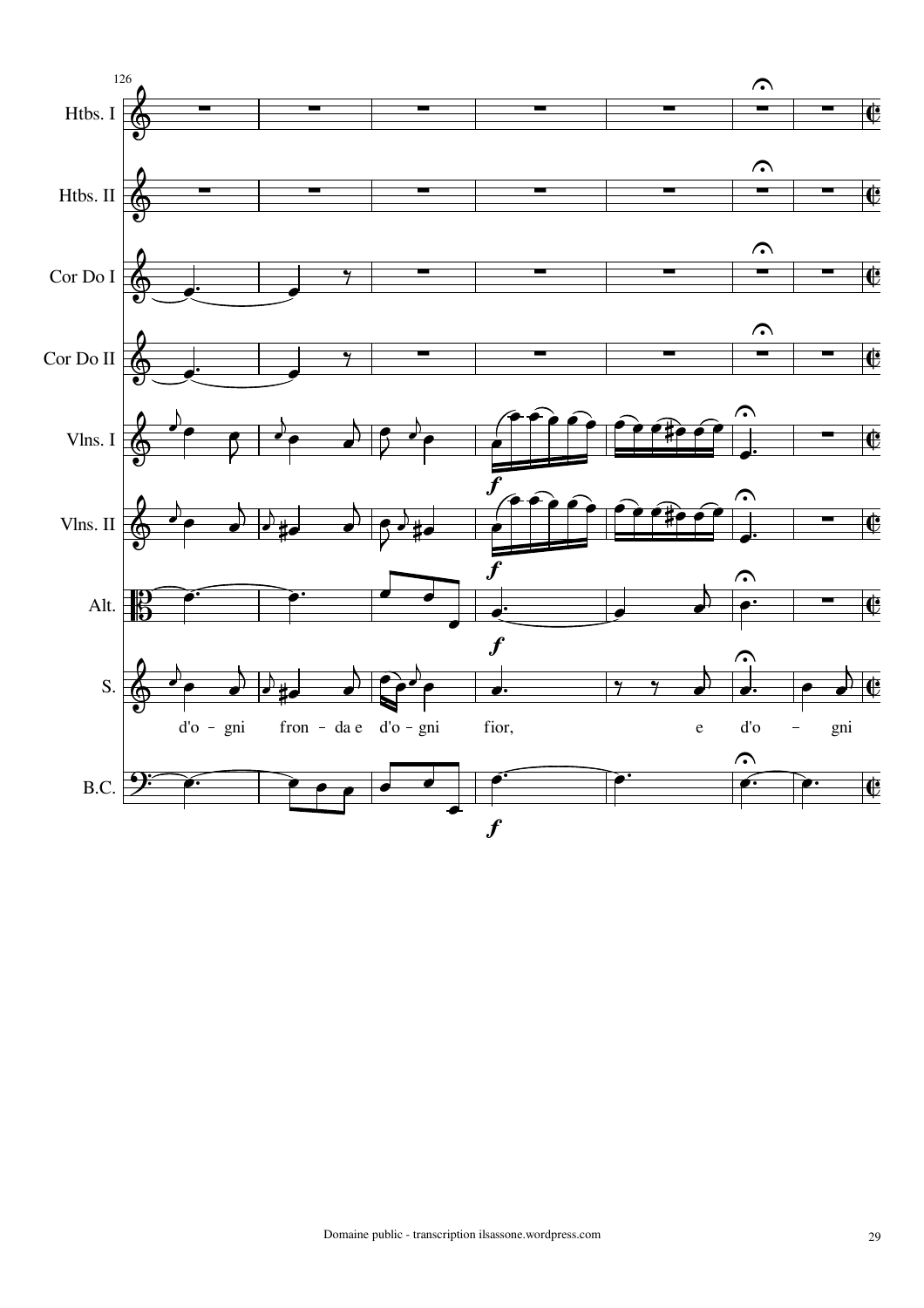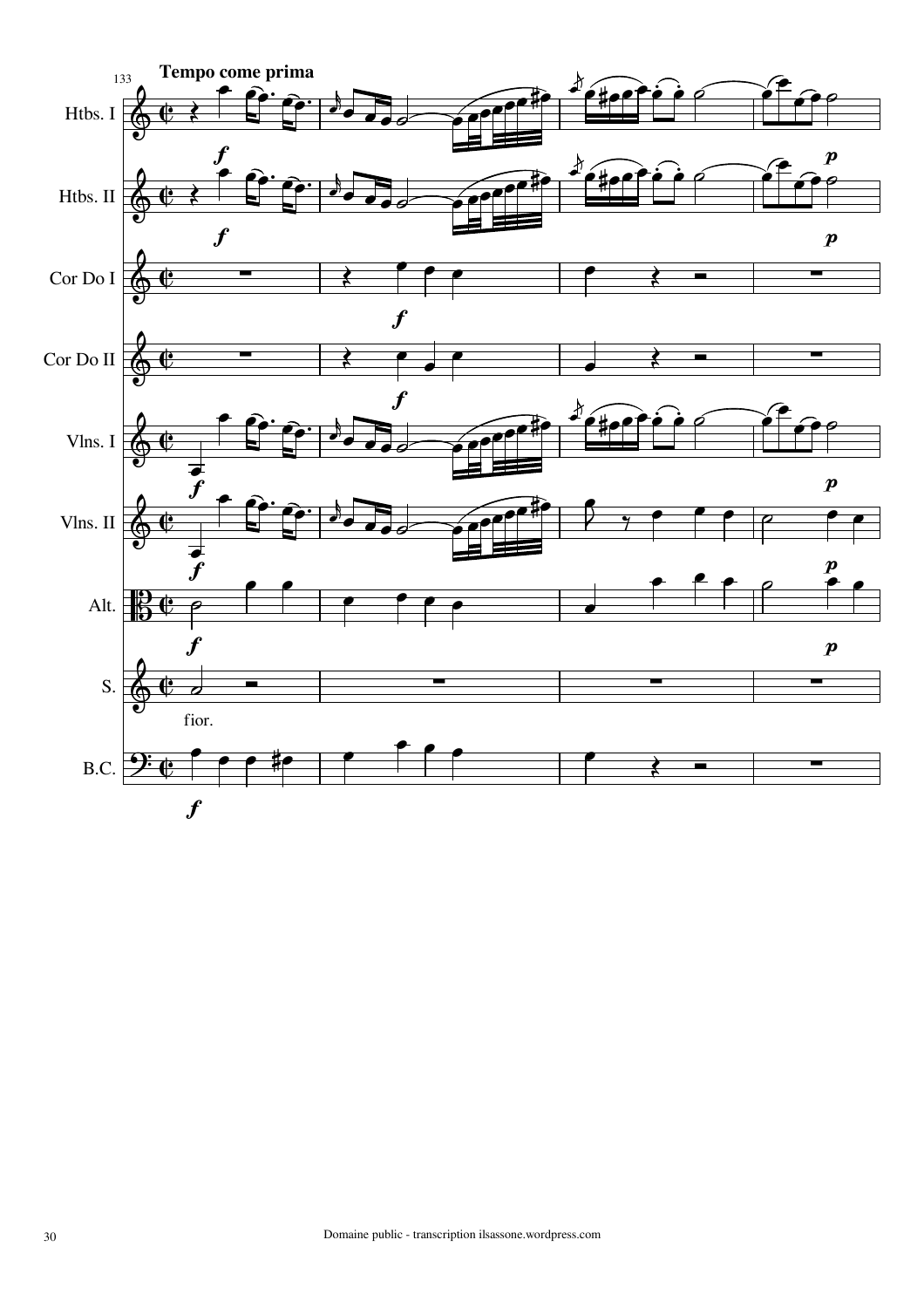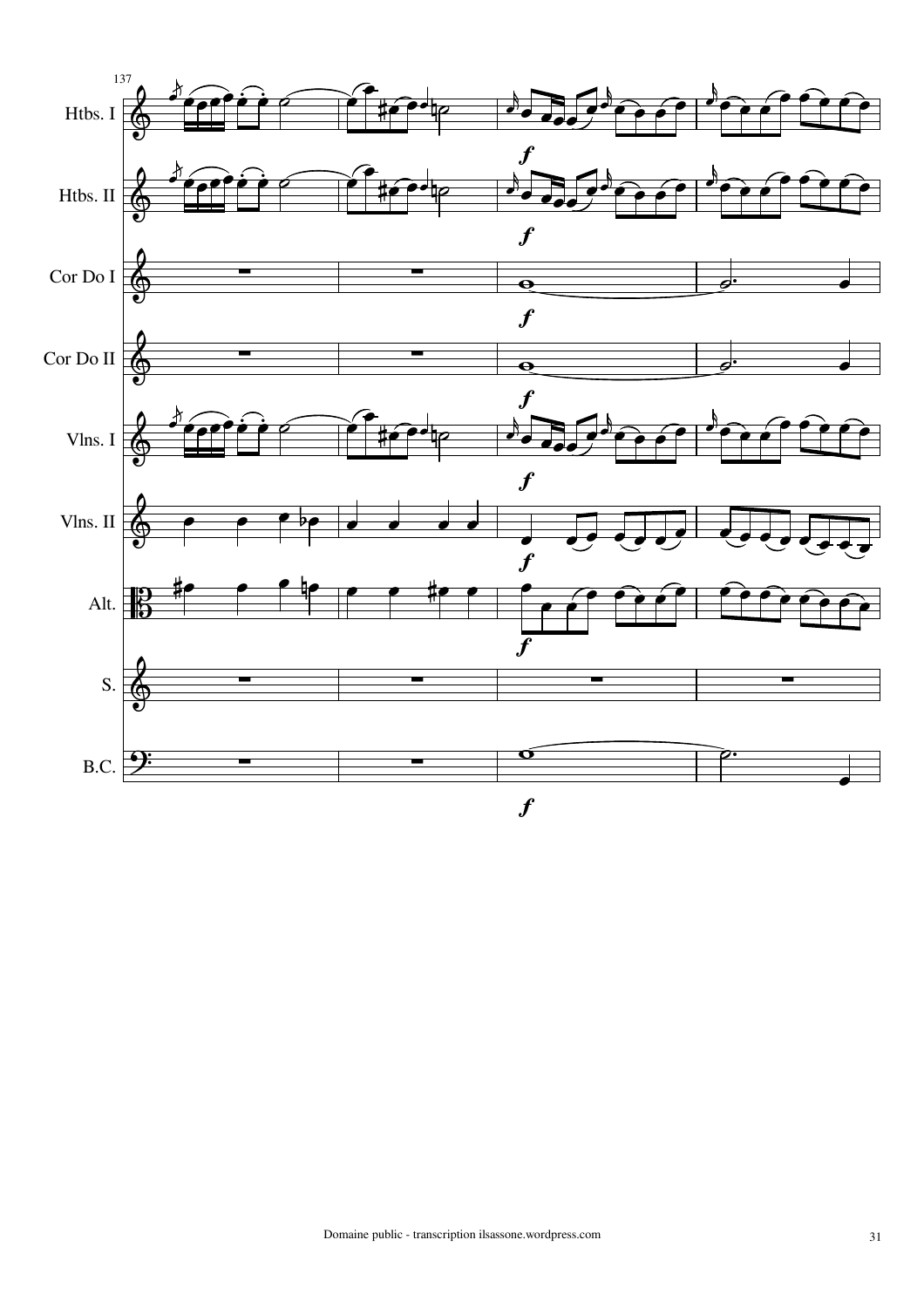